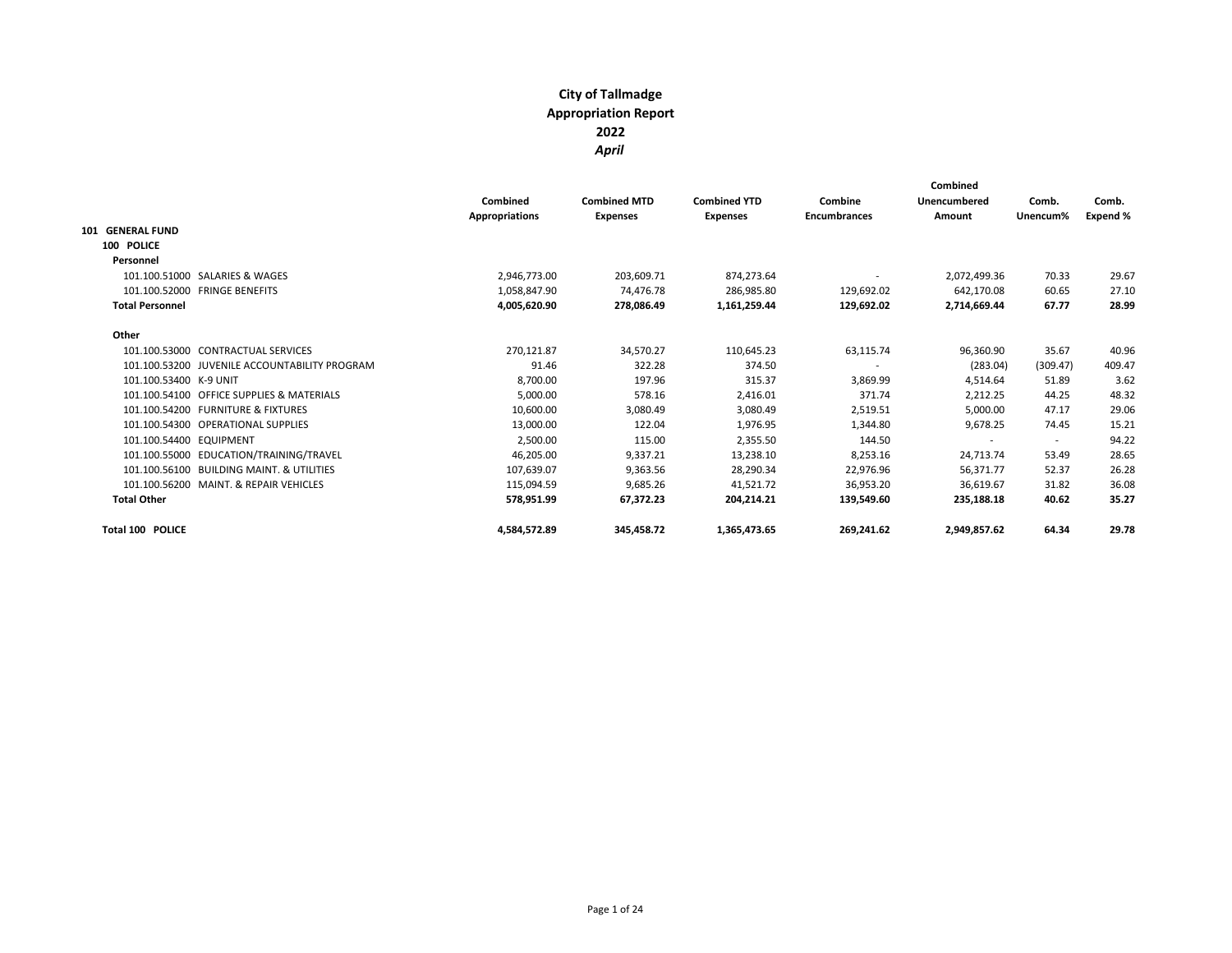|                                           | Combined<br>Appropriations | <b>Combined MTD</b><br><b>Expenses</b> | <b>Combined YTD</b><br><b>Expenses</b> | Combine<br><b>Encumbrances</b> | Combined<br>Unencumbered<br>Amount | Comb.<br>Unencum% | Comb.<br>Expend % |
|-------------------------------------------|----------------------------|----------------------------------------|----------------------------------------|--------------------------------|------------------------------------|-------------------|-------------------|
| <b>155 STREET LIGHTING</b>                |                            |                                        |                                        |                                |                                    |                   |                   |
| Other                                     |                            |                                        |                                        |                                |                                    | 50.39             |                   |
| 101.155.56000 MISC. ENERGY USAGE          | 45,000.00                  | 3,259.71                               | 13,585.98                              | 8,740.29                       | 22,673.73                          |                   | 30.19             |
| <b>Total Other</b>                        | 45,000.00                  | 3,259.71                               | 13,585.98                              | 8,740.29                       | 22,673.73                          | 50.39             | 30.19             |
| <b>Total 155 STREET LIGHTING</b>          | 45,000.00                  | 3,259.71                               | 13,585.98                              | 8,740.29                       | 22,673.73                          | 50.39             | 30.19             |
| <b>300 COMMUNITY CENTER</b>               |                            |                                        |                                        |                                |                                    |                   |                   |
| Personnel                                 |                            |                                        |                                        |                                |                                    |                   |                   |
| 101.300.51000 SALARIES & WAGES            | 10,160.00                  | 761.79                                 | 3,099.99                               | $\sim$                         | 7,060.01                           | 69.49             | 30.51             |
| 101.300.52000 FRINGE BENEFITS             | 1,773.00                   | 138.98                                 | 502.02                                 | $\overline{\phantom{a}}$       | 1,270.98                           | 71.69             | 28.31             |
| <b>Total Personnel</b>                    | 11,933.00                  | 900.77                                 | 3,602.01                               |                                | 8,330.99                           | 69.81             | 30.19             |
| Other                                     |                            |                                        |                                        |                                |                                    |                   |                   |
| 101.300.53000 CONTRACTUAL SERVICES        | 15,000.00                  | 361.50                                 | 8,773.83                               | 5,936.00                       | 290.17                             | 1.93              | 58.49             |
| 101.300.53100 TALLMADGE PRIMETIMERS       | 12,000.00                  | 324.80                                 | 2,404.62                               | 6,638.37                       | 2,957.01                           | 24.64             | 20.04             |
| 101.300.54200 FURNITURE & FIXTURES        | 1,000.00                   | $\sim$                                 | $\sim$                                 | $\sim$                         | 1,000.00                           | 100.00            | $\sim$            |
| 101.300.54300 OPERATIONAL SUPPLIES        | 2,000.00                   | 11.85                                  | 101.89                                 | 47.15                          | 1,850.96                           | 92.55             | 5.09              |
| 101.300.56100 BUILDING MAINT. & UTILITIES | 25,000.00                  | 1,753.86                               | 6,640.33                               | 1,722.98                       | 16,636.69                          | 66.55             | 26.56             |
| 101.300.56800 REFUNDS                     | 1,150.00                   | $\sim$                                 | 500.00                                 | $\sim$                         | 650.00                             | 56.52             | 43.48             |
| <b>Total Other</b>                        | 56,150.00                  | 2,452.01                               | 18,420.67                              | 14,344.50                      | 23,384.83                          | 41.65             | 32.81             |
| <b>Total 300 COMMUNITY CENTER</b>         | 68,083.00                  | 3,352.78                               | 22,022.68                              | 14,344.50                      | 31,715.82                          | 46.58             | 32.35             |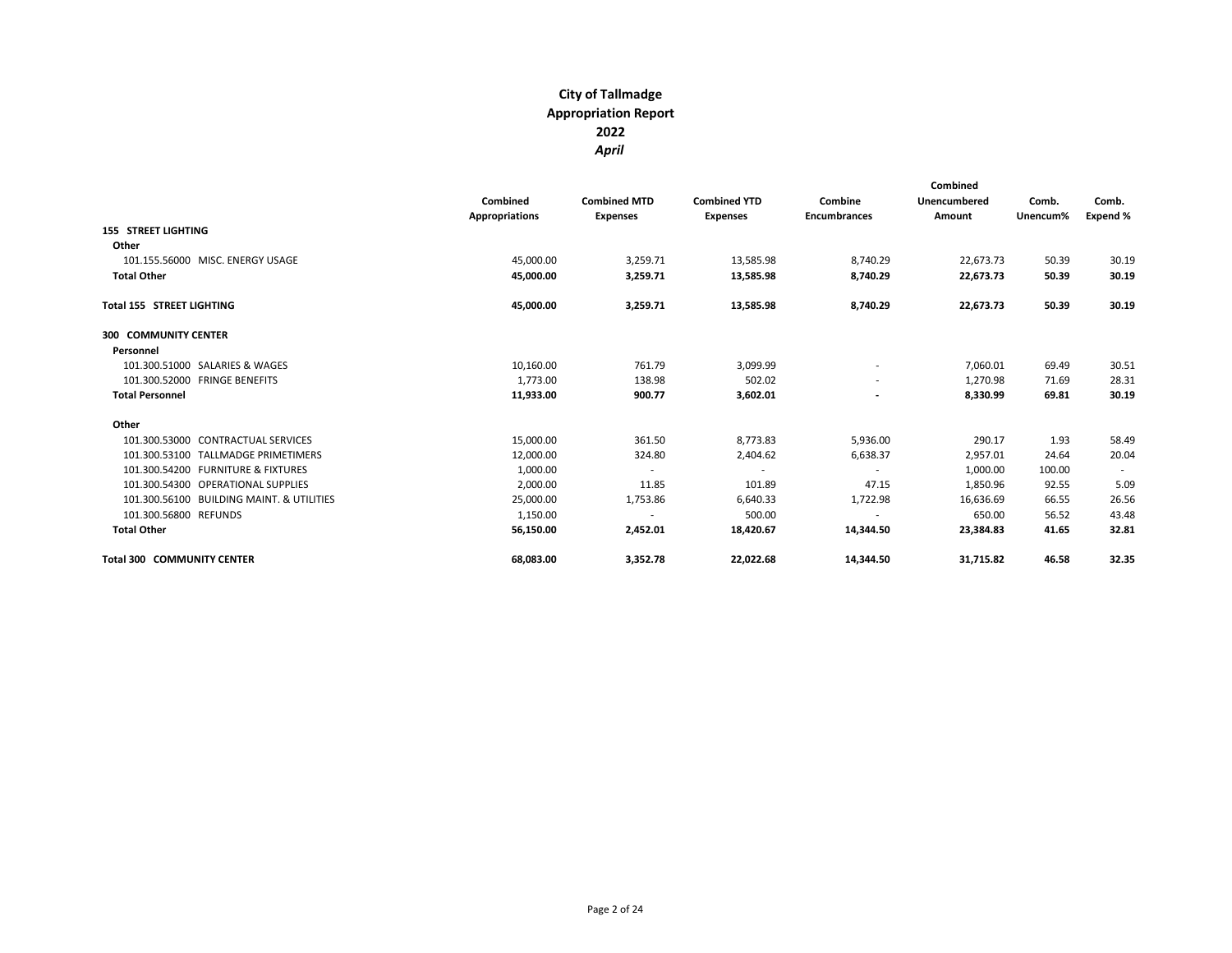|                                                |                       |                     |                             | Combined                 |                          |          |                          |
|------------------------------------------------|-----------------------|---------------------|-----------------------------|--------------------------|--------------------------|----------|--------------------------|
|                                                | Combined              | <b>Combined MTD</b> | <b>Combined YTD</b>         | Combine                  | Unencumbered             | Comb.    | Comb.                    |
|                                                | <b>Appropriations</b> | <b>Expenses</b>     | <b>Expenses</b>             | <b>Encumbrances</b>      | Amount                   | Unencum% | Expend %                 |
| 315 COMMUNITY RECREATION/PARKS                 |                       |                     |                             |                          |                          |          |                          |
| Personnel                                      |                       |                     |                             |                          |                          |          |                          |
| 101.315.51000 SALARIES & WAGES                 | 32,459.00             | 1,172.83            | 5,645.71                    |                          | 26,813.29                | 82.61    | 17.39                    |
| 101.315.52000 FRINGE BENEFITS                  | 5,664.00              | 233.28              | 1,173.08                    |                          | 4,490.92                 | 79.29    | 20.71                    |
| <b>Total Personnel</b>                         | 38,123.00             | 1,406.11            | 6,818.79                    |                          | 31,304.21                | 82.11    | 17.89                    |
| Other                                          |                       |                     |                             |                          |                          |          |                          |
| 101.315.53000 CONTRACTUAL SERVICES             | 4,500.00              | $\sim$              | 309.00                      | ÷.                       | 4,191.00                 | 93.13    | 6.87                     |
| 101.315.53200 COMMUNITY EVENTS                 | 22,000.00             | 114.87              | 142.02                      | 1,236.14                 | 20,621.84                | 93.74    | 0.65                     |
| 101.315.54400 EQUIPMENT                        | 1,120.53              | $\sim$              | 1,120.53                    | $\sim$                   | $\overline{\phantom{a}}$ | $\sim$   | 100.00                   |
| 101.315.54410 LIVING TREE MEMORIAL             | 5,000.00              | $\sim$              | $\sim$                      | 250.00                   | 4,750.00                 | 95.00    |                          |
| 101.315.56100 BUILDING MAINT. & UTILITIES      | 15,000.00             | 1,615.67            | 5,350.86                    | 2,506.75                 | 7,142.39                 | 47.62    | 35.67                    |
| 101.315.56300 PARK & REC MAINTENANCE           | 15,325.52             | 185.69              | 504.93                      | 8,101.51                 | 6,719.08                 | 43.84    | 3.29                     |
| 101.315.56576 CONCERTS IN THE PARK             | 12,500.00             | $\sim$              | $\sim$                      | 10,163.75                | 2,336.25                 | 18.69    | $\overline{\phantom{a}}$ |
| 101.315.56600 UTILITIES/INSURANCE 111 WEST AVE | 9,000.00              | 942.57              | 7,248.04                    | 2,024.18                 | (272.22)                 | (3.02)   | 80.53                    |
| <b>Total Other</b>                             | 84,446.05             | 2,858.80            | 14,675.38                   | 24,282.33                | 45,488.34                | 53.87    | 17.38                    |
| Total 315 COMMUNITY RECREATION/PARKS           | 122,569.05            | 4,264.91            | 21,494.17                   | 24,282.33                | 76,792.55                | 62.65    | 17.54                    |
| 320 MACA POOL                                  |                       |                     |                             |                          |                          |          |                          |
| Personnel                                      |                       |                     |                             |                          |                          |          |                          |
| 101.320.51000 SALARIES & WAGES                 | 145,529.00            | 2,072.74            | 2,083.17                    | $\overline{\phantom{a}}$ | 143,445.83               | 98.57    | 1.43                     |
| 101.320.52000 FRINGE BENEFITS                  | 36,490.00             | 636.30              | 1,689.03                    | 875.67                   | 33,925.30                | 92.97    | 4.63                     |
| <b>Total Personnel</b>                         | 182,019.00            | 2,709.04            | 3,772.20                    | 875.67                   | 177,371.13               | 97.45    | 2.07                     |
| Other                                          |                       |                     |                             |                          |                          |          |                          |
| 101.320.53000 CONTRACTUAL SERVICES\            | 10,000.00             | 675.00              | 5,447.90                    | 1,277.80                 | 3,274.30                 | 32.74    | 54.48                    |
| 101.320.54100 OFFICE SUPPLIES & MATERIALS      | 300.00                |                     | $\sim$                      | $\sim$                   | 300.00                   | 100.00   |                          |
| 101.320.54300 OPERATIONAL SUPPLIES             | 28,735.76             | 180.00              | 3,379.02                    | 1,525.00                 | 23,831.74                | 82.93    | 11.76                    |
| 101.320.54400 EQUIPMENT                        | 4,000.00              | $\sim$              | $\mathcal{L}_{\mathcal{A}}$ | ÷.                       | 4,000.00                 | 100.00   |                          |
| 101.320.54500 CONCESSION STAND SUPPLIES        | 19,000.00             | 91.94               | 250.94                      | 18,350.00                | 399.06                   | 2.10     | 1.32                     |
| 101.320.55000 EDUCATION/TRAINING/TRAVEL        | 600.00                | $\mathbf{r}$        | $\sim$                      | 225.00                   | 375.00                   | 62.50    | $\sim$                   |
| 101.320.56100 BUILDING MAINT. & UTILITIES      | 27,000.00             | 1,174.89            | 4,787.33                    | 4,125.11                 | 18,087.56                | 66.99    | 17.73                    |
| 101.320.56800 REFUNDS                          | 1,000.00              | 80.00               | 102.50                      | $\sim$                   | 897.50                   | 89.75    | 10.25                    |
| <b>Total Other</b>                             | 90,635.76             | 2,201.83            | 13,967.69                   | 25,502.91                | 51,165.16                | 56.45    | 15.41                    |
| Total 320 MACA POOL                            | 272,654.76            | 4,910.87            | 17,739.89                   | 26,378.58                | 228,536.29               | 83.82    | 6.51                     |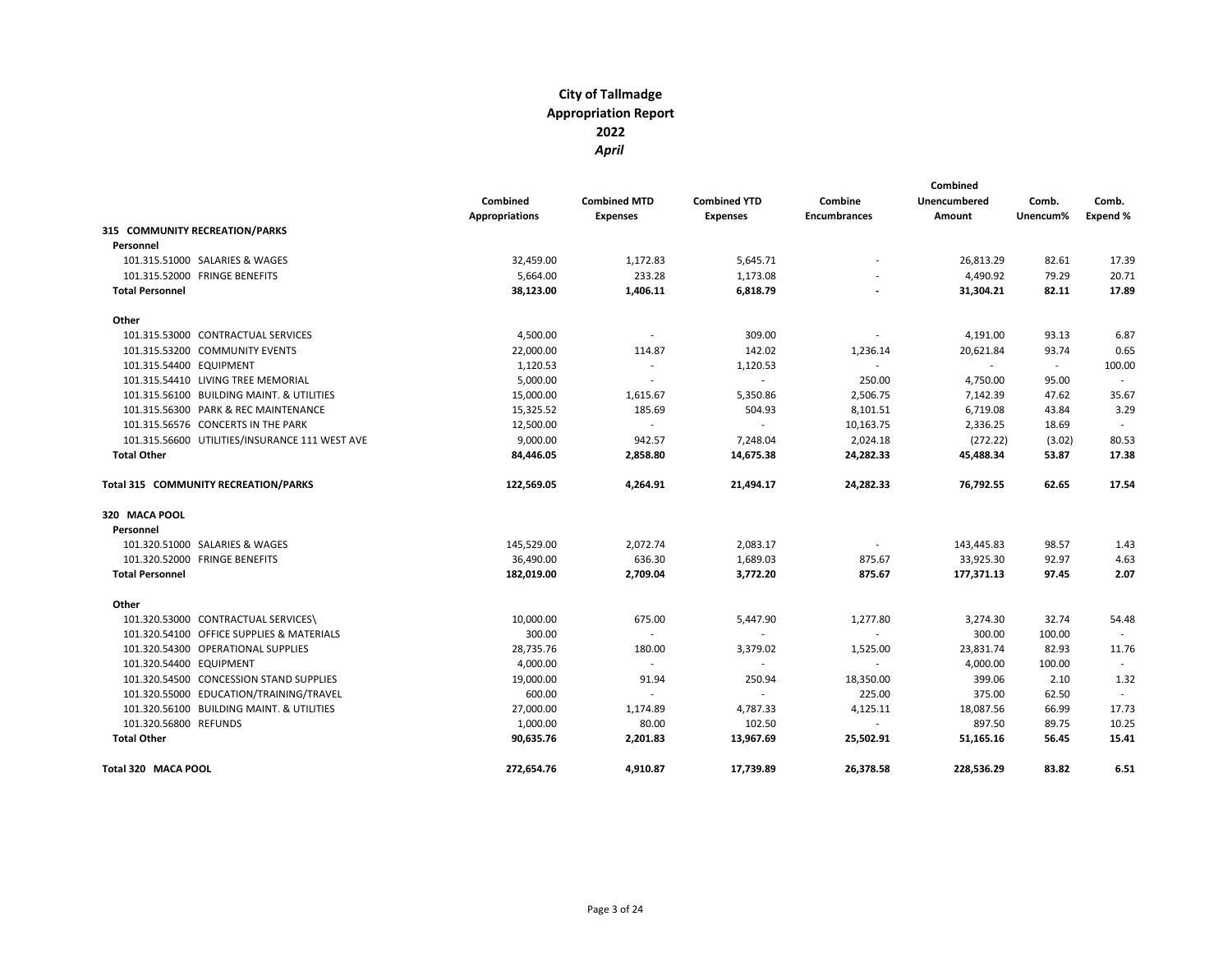|                                              |                       |                     |                     |                     | Combined            |          |          |  |
|----------------------------------------------|-----------------------|---------------------|---------------------|---------------------|---------------------|----------|----------|--|
|                                              | Combined              | <b>Combined MTD</b> | <b>Combined YTD</b> | Combine             | <b>Unencumbered</b> | Comb.    | Comb.    |  |
|                                              | <b>Appropriations</b> | <b>Expenses</b>     | <b>Expenses</b>     | <b>Encumbrances</b> | Amount              | Unencum% | Expend % |  |
| <b>330 RECREATION CENTER</b>                 |                       |                     |                     |                     |                     |          |          |  |
| Personnel                                    |                       |                     |                     |                     |                     |          |          |  |
| 101.330.51000 SALARIES & WAGES               | 870,936.00            | 54,352.30           | 221,095.61          |                     | 649,840.39          | 74.61    | 25.39    |  |
| 101.330.52000 FRINGE BENEFITS                | 229,806.81            | 13,648.30           | 52,527.59           | 8,460.92            | 168,818.30          | 73.46    | 22.86    |  |
| <b>Total Personnel</b>                       | 1,100,742.81          | 68,000.60           | 273,623.20          | 8,460.92            | 818,658.69          | 74.37    | 24.86    |  |
| Other                                        |                       |                     |                     |                     |                     |          |          |  |
| 101.330.53000 CONTRACTUAL SERVICES           | 105,178.95            | 15,298.35           | 56,432.68           | 14,167.21           | 34,579.06           | 32.88    | 53.65    |  |
| 101.330.53110 CONTRACTUAL INSTRUCTORS        | 93,960.00             | 5,751.75            | 19,186.50           | 30,875.00           | 43,898.50           | 46.72    | 20.42    |  |
| 101.330.53200 COMMUNITY/REC SPONSORED EVENTS | 5,000.00              | $\sim$              | $\sim$              | $\sim$              | 5,000.00            | 100.00   | $\sim$   |  |
| 101.330.53280 YOUTH BASKETBALL               | 15,000.00             | $\sim$              | 6,422.80            |                     | 8,577.20            | 57.18    | 42.82    |  |
| 101.330.53282 ADULT BASKETBALL               | 10,196.60             | 2,902.00            | 6,239.40            | 200.00              | 3,757.20            | 36.85    | 61.19    |  |
| 101.330.53305 SUMMER CAMPS                   | 30,000.00             | $\sim$              | 556.64              | 16,905.72           | 12,537.64           | 41.79    | 1.86     |  |
| 101.330.53315 CHILDREN'S ACTIVITIES          | 12,000.00             | 1,844.15            | 3,348.68            | 2,702.78            | 5,948.54            | 49.57    | 27.91    |  |
| 101.330.53316 JUMP START PROGRAM             | 15,000.00             | 4,760.00            | 4,760.00            |                     | 10,240.00           | 68.27    | 31.73    |  |
| 101.330.53351 FLAG FOOTBALL                  | 985.00                | 85.00               | 262.75              | 124.25              | 598.00              | 60.71    | 26.68    |  |
| 101.330.54100 OFFICE SUPPLIES                | 2,500.00              | 159.20              | 406.91              | $\sim$              | 2,093.09            | 83.72    | 16.28    |  |
| 101.330.54200 FURNITURE & FIXTURES           | 2,000.00              |                     | $\sim$              | $\sim$              | 2,000.00            | 100.00   | $\sim$   |  |
| 101.330.54300 OPERATIONAL SUPPLIES           | 65,653.95             | 3,282.23            | 18,239.73           | 9,437.38            | 37,976.84           | 57.84    | 27.78    |  |
| 101.330.54400 EQUIPMENT                      | 31,343.70             | 3,371.76            | 16,477.59           |                     | 14,866.11           | 47.43    | 52.57    |  |
| 101.330.54500 CONCESSION STAND               | 20,194.40             | 45.02               | 2,140.64            | 2,526.09            | 15,527.67           | 76.89    | 10.60    |  |
| 101.330.55000 EDUCATION/TRAINING/TRAVEL      | 6,539.00              | 34.00               | 550.50              | 1,374.00            | 4,614.50            | 70.57    | 8.42     |  |
| 101.330.56100 BUILDING MAINT. & UTILITIES    | 204,306.00            | 17,680.48           | 62,067.69           | 16,775.14           | 125,463.17          | 61.41    | 30.38    |  |
| 101.330.56800 REFUNDS                        | 10,000.00             | 907.00              | 3,092.53            |                     | 6,907.47            | 69.07    | 30.93    |  |
| <b>Total Other</b>                           | 629,857.60            | 56,120.94           | 200,185.04          | 95,087.57           | 334,584.99          | 53.12    | 31.78    |  |
| Capital Outlay                               |                       |                     |                     |                     |                     |          |          |  |
| 101.330.57000 CAPITAL OUTLAY/LEASE PAYMENT   | 17,000.00             |                     |                     | 16,510.00           | 490.00              | 2.88     |          |  |
| 101.330.57017 PARKING LOT MAINT. & REPAIR    | 225,782.00            |                     |                     | 75,782.00           | 150,000.00          | 66.44    |          |  |
| 101.330.57018 LOCKERS                        | 30,000.00             |                     |                     | 33,321.95           | (3,321.95)          | (11.07)  |          |  |
| 101.330.57023 HOWE RD. PARK IMPROVEMENTS     | 470,000.00            | 12,500.00           | 12,500.00           | 12,500.00           | 445,000.00          | 94.68    | 2.66     |  |
| 101.330.57024 HVAC IMPROVEMENTS & REPAIRS    |                       |                     |                     | 136,687.28          | (136, 687.28)       | (100.00) |          |  |
| <b>Total Capital Outlay</b>                  | 742,782.00            | 12,500.00           | 12,500.00           | 274,801.23          | 455,480.77          | 61.32    | 1.68     |  |
| <b>Debt</b>                                  |                       |                     |                     |                     |                     |          |          |  |
| 101.330.58000 FLEET MANAGEMENT PROGRAM       | 12,000.00             | 899.91              | 3,599.64            | 7,199.28            | 1,201.08            | 10.01    | 30.00    |  |
| <b>Total Debt</b>                            | 12,000.00             | 899.91              | 3,599.64            | 7,199.28            | 1,201.08            | 10.01    | 30.00    |  |
| <b>Total 330 RECREATION CENTER</b>           | 2,485,382.41          | 137,521.45          | 489,907.88          | 385,549.00          | 1,609,925.53        | 64.78    | 19.71    |  |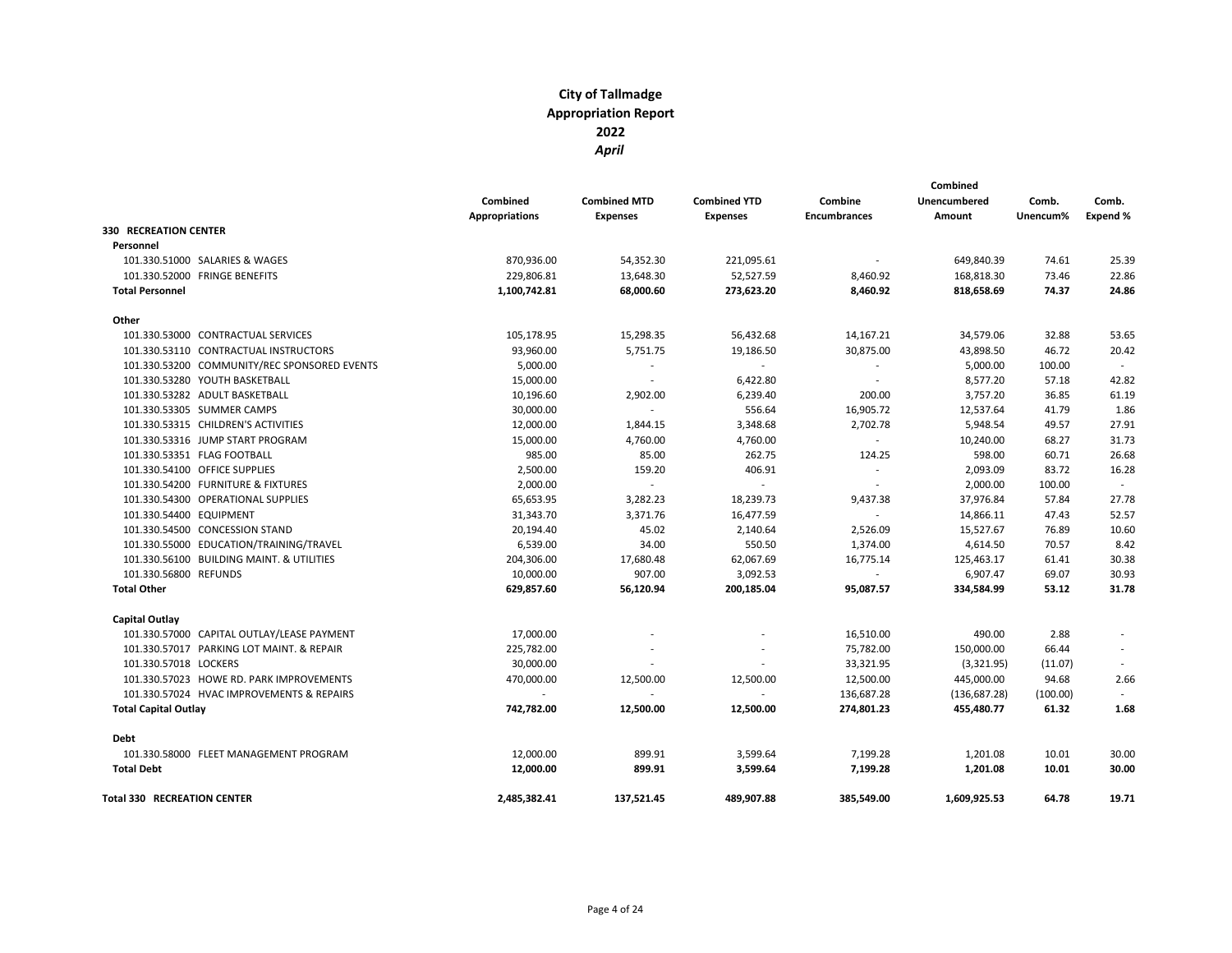|                                           |                       |                     |                     |                          | Combined            |          |          |
|-------------------------------------------|-----------------------|---------------------|---------------------|--------------------------|---------------------|----------|----------|
|                                           | Combined              | <b>Combined MTD</b> | <b>Combined YTD</b> | Combine                  | <b>Unencumbered</b> | Comb.    | Comb.    |
|                                           | <b>Appropriations</b> | <b>Expenses</b>     | Expenses            | Encumbrances             | Amount              | Unencum% | Expend % |
| 420 ZONING                                |                       |                     |                     |                          |                     |          |          |
| Personnel                                 |                       |                     |                     |                          |                     |          |          |
| 101.420.51000 SALARIES & WAGES            | 152,451.00            | 11,831.06           | 45,315.64           | ÷.                       | 107,135.36          | 70.28    | 29.72    |
| 101.420.52000 FRINGE BENEFITS             | 41,576.00             | 3,007.84            | 11,493.03           | 2,185.74                 | 27,897.23           | 67.10    | 27.64    |
| <b>Total Personnel</b>                    | 194,027.00            | 14,838.90           | 56,808.67           | 2,185.74                 | 135,032.59          | 69.59    | 29.28    |
| Other                                     |                       |                     |                     |                          |                     |          |          |
| 101.420.53000 CONTRACTUAL SERVICES        | 98,640.19             | 5,581.19            | 15,645.81           | 34,566.48                | 48,427.90           | 49.10    | 15.86    |
| 101.420.54100 OFFICE SUPPLIES & MATERIALS | 2,364.10              | 97.40               | 514.91              |                          | 1,849.19            | 78.22    | 21.78    |
| 101.420.54400 EQUIPMENT                   | 500.00                |                     | ÷,                  |                          | 500.00              | 100.00   |          |
| 101.420.55000 EDUCATION/TRAINING/TRAVEL   | 800.00                |                     |                     |                          | 800.00              | 100.00   |          |
| 101.420.56800 REFUNDS                     | 500.00                |                     |                     |                          | 500.00              | 100.00   |          |
| <b>Total Other</b>                        | 102,804.29            | 5,678.59            | 16,160.72           | 34,566.48                | 52,077.09           | 50.66    | 15.72    |
| Capital Outlay                            |                       |                     |                     |                          |                     |          |          |
| 101.420.57000 CAPITAL OUTLAY/SOFTWARE     | 22,500.00             |                     |                     |                          | 22,500.00           | 100.00   |          |
| <b>Total Capital Outlay</b>               | 22,500.00             |                     | $\overline{a}$      |                          | 22,500.00           | 100.00   |          |
| Total 420 ZONING                          | 319,331.29            | 20,517.49           | 72,969.39           | 36,752.22                | 209,609.68          | 65.64    | 22.85    |
| 605 GARAGE                                |                       |                     |                     |                          |                     |          |          |
| Personnel                                 |                       |                     |                     |                          |                     |          |          |
| 101.605.51000 SALARIES & WAGES            | 242,700.00            | 18,024.00           | 74,471.94           | $\overline{\phantom{a}}$ | 168,228.06          | 69.32    | 30.68    |
| 101.605.52000 FRINGE BENEFITS             | 146,470.82            | 11,262.17           | 45,072.34           | 18,137.87                | 83,260.61           | 56.84    | 30.77    |
| <b>Total Personnel</b>                    | 389,170.82            | 29,286.17           | 119,544.28          | 18,137.87                | 251,488.67          | 64.62    | 30.72    |
| Other                                     |                       |                     |                     |                          |                     |          |          |
| 101.605.53000 CONTRACTUAL SERVICES        | 26,862.61             | 3,435.23            | 10,285.58           | 1,484.80                 | 15,092.23           | 56.18    | 38.29    |
| 101.605.54100 OFFICE SUPPLIES & MATERIALS | 1,200.00              | 147.94              | 545.27              | 2,852.06                 | (2, 197.33)         | (183.11) | 45.44    |
| 101.605.54300 OPERATIONAL SUPPLIES        | 12,045.36             | 490.70              | 1,339.51            | 166.29                   | 10,539.56           | 87.50    | 11.12    |
| 101.605.54400 EQUIPMENT                   | 13,481.85             | 1,573.83            | 8,039.02            | 1,521.48                 | 3,921.35            | 29.09    | 59.63    |
| 101.605.55000 EDUCATION/TRAINING/TRAVEL   | 5,051.00              | 2,200.00            | 2,234.00            | 51.00                    | 2,766.00            | 54.76    | 44.23    |
| 101.605.56100 BUILDING MAINT. & UTILITIES | 15,780.91             | 169.44              | 3,591.76            | 2,740.44                 | 9,448.71            | 59.87    | 22.76    |
| 101.605.56200 MAINT & REPAIR/GASOLINE     | 15,000.00             | 692.62              | 2,389.30            | 8,306.35                 | 4,304.35            | 28.70    | 15.93    |
| <b>Total Other</b>                        | 89,421.73             | 8,709.76            | 28,424.44           | 17,122.42                | 43,874.87           | 49.07    | 31.79    |
| Debt                                      |                       |                     |                     |                          |                     |          |          |
| 101.605.58000 FLEET MANAGEMENT PROGRAM    | 7,750.00              | 641.99              | 2,567.96            | 5,135.92                 | 46.12               | 0.60     | 33.13    |
| <b>Total Debt</b>                         | 7,750.00              | 641.99              | 2,567.96            | 5,135.92                 | 46.12               | 0.60     | 33.13    |
| Total 605 GARAGE                          | 486,342.55            | 38,637.92           | 150,536.68          | 40,396.21                | 295,409.66          | 60.74    | 30.95    |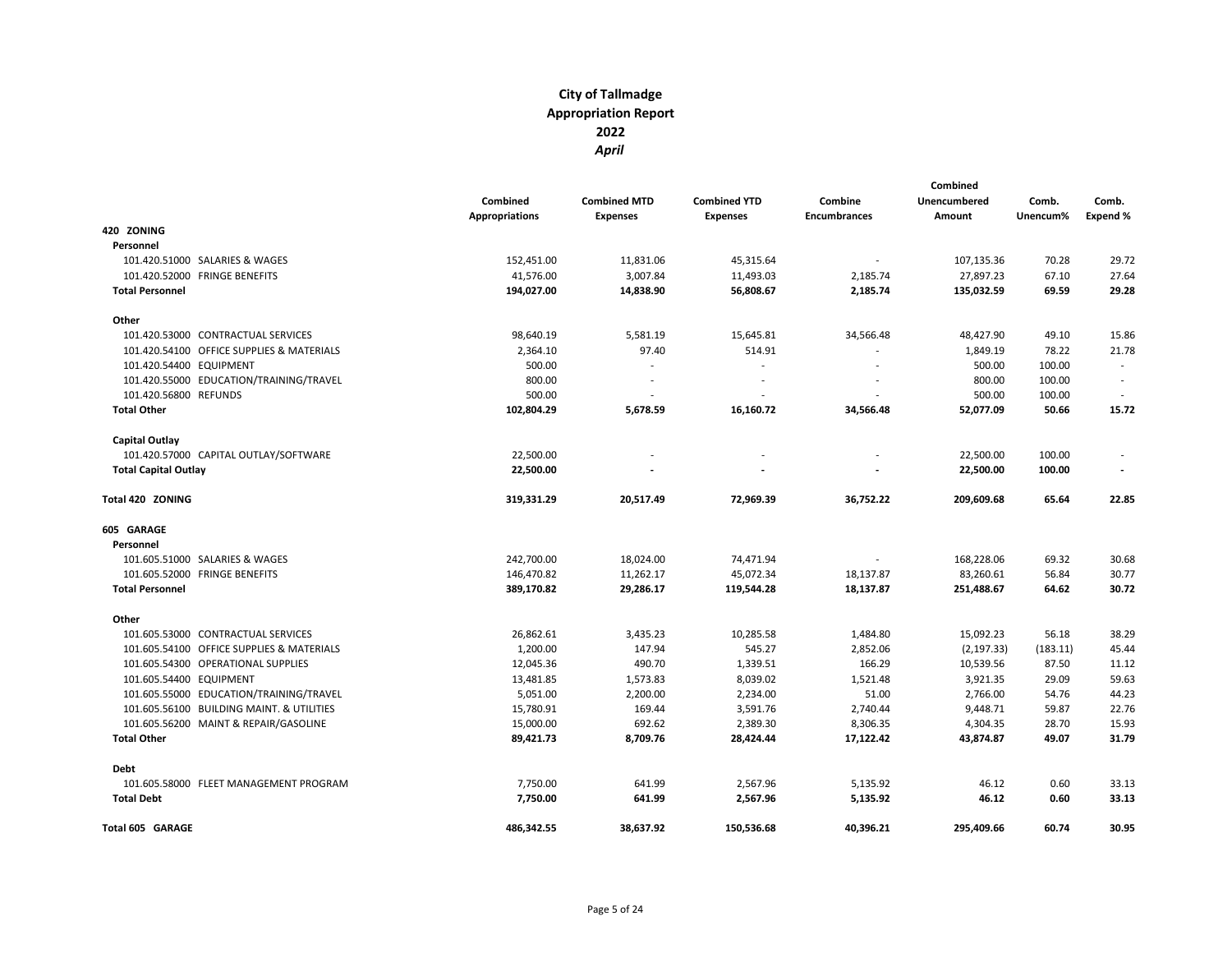|                                           | Combined<br><b>Appropriations</b> | <b>Combined MTD</b><br><b>Expenses</b> | <b>Combined YTD</b><br><b>Expenses</b> | Combine<br><b>Encumbrances</b> | Combined<br>Unencumbered<br>Amount | Comb.<br>Unencum% | Comb.<br>Expend % |
|-------------------------------------------|-----------------------------------|----------------------------------------|----------------------------------------|--------------------------------|------------------------------------|-------------------|-------------------|
| 705 MAYOR/ADMINISTRATION                  |                                   |                                        |                                        |                                |                                    |                   |                   |
| Personnel                                 |                                   |                                        |                                        |                                |                                    |                   |                   |
| 101.705.51000 SALARIES & WAGES            | 523,723.00                        | 40,477.31                              | 170,381.64                             | $\sim$                         | 353,341.36                         | 67.47             | 32.53             |
| 101.705.52000 FRINGE BENEFITS             | 258,774.00                        | 14,259.57                              | 65,221.08                              | 24,825.78                      | 168,727.14                         | 65.20             | 25.20             |
| <b>Total Personnel</b>                    | 782,497.00                        | 54,736.88                              | 235,602.72                             | 24,825.78                      | 522,068.50                         | 66.72             | 30.11             |
| Other                                     |                                   |                                        |                                        |                                |                                    |                   |                   |
| 101.705.53000 CONTRACTUAL SERVICES        | 71,000.00                         | 903.78                                 | 12,922.36                              | 95.00                          | 57,982.64                          | 81.67             | 18.20             |
| 101.705.53400 ECONOMIC DEVELOPMENT        | 25,000.00                         | $\sim$                                 | 2,200.00                               | $\sim$                         | 22,800.00                          | 91.20             | 8.80              |
| 101.705.54100 OFFICE SUPPLIES & MATERIALS | 2,500.00                          | 18.43                                  | 18.57                                  | 579.49                         | 1,901.94                           | 76.08             | 0.74              |
| 101.705.54200 FURNITURE & FIXTURES        | 4,205.17                          | $\sim$                                 | 2,205.17                               |                                | 2,000.00                           | 47.56             | 52.44             |
| 101.705.54400 EQUIPMENT                   | 8,000.00                          | $\sim$                                 | $\sim$                                 | 268.96                         | 7,731.04                           | 96.64             |                   |
| 101.705.55000 EDUCATION/TRAINING/TRAVEL   | 8,648.00                          | 35.00                                  | 2,793.00                               | 619.00                         | 5,236.00                           | 60.55             | 32.30             |
| 101.705.55100 CITY-WIDE TRAINING          | 6,509.50                          | 6.47                                   | 373.47                                 | 1,142.50                       | 4,993.53                           | 76.71             | 5.74              |
| <b>Total Other</b>                        | 125,862.67                        | 963.68                                 | 20,512.57                              | 2,704.95                       | 102,645.15                         | 81.55             | 16.30             |
| Total 705 MAYOR/ADMINISTRATION            | 908,359.67                        | 55,700.56                              | 256,115.29                             | 27,530.73                      | 624,713.65                         | 68.77             | 28.20             |
| 710 FINANCE                               |                                   |                                        |                                        |                                |                                    |                   |                   |
| Personnel                                 |                                   |                                        |                                        |                                |                                    |                   |                   |
| 101.710.51000 SALARIES & WAGES            | 372,568.00                        | 27,377.86                              | 111,264.64                             |                                | 261,303.36                         | 70.14             | 29.86             |
| 101.710.52000 FRINGE BENEFITS             | 191,658.83                        | 12,943.85                              | 52,163.89                              | 16,463.55                      | 123,031.39                         | 64.19             | 27.22             |
| <b>Total Personnel</b>                    | 564,226.83                        | 40,321.71                              | 163,428.53                             | 16,463.55                      | 384,334.75                         | 68.12             | 28.97             |
| Other                                     |                                   |                                        |                                        |                                |                                    |                   |                   |
| 101.710.53000 CONTRACTUAL                 | 232,857.00                        | 47,635.70                              | 165,427.15                             | 150.00                         | 67,279.85                          | 28.89             | 71.04             |
| 101.710.54100 OFFICE SUPPLIES & MATERIALS | 4,000.00                          | $\sim$                                 | 72.85                                  | 436.15                         | 3,491.00                           | 87.28             | 1.82              |
| 101.710.54200 FURNITURE & FIXTURES        | 1,000.00                          |                                        | 309.98                                 | $\sim$                         | 690.02                             | 69.00             | 31.00             |
| 101.710.54400 EQUIPMENT                   | 250.00                            |                                        | $\sim$                                 | $\sim$                         | 250.00                             | 100.00            | $\sim$            |
| 101.710.55000 EDUCATION/TRAINING/TRAVEL   | 12,560.48                         | 710.48                                 | 1,089.08                               | 3,905.80                       | 7,565.60                           | 60.23             | 8.67              |
| <b>Total Other</b>                        | 250,667.48                        | 48,346.18                              | 166,899.06                             | 4,491.95                       | 79,276.47                          | 31.63             | 66.58             |
| <b>Total 710 FINANCE</b>                  | 814,894.31                        | 88,667.89                              | 330,327.59                             | 20,955.50                      | 463,611.22                         | 56.89             | 40.54             |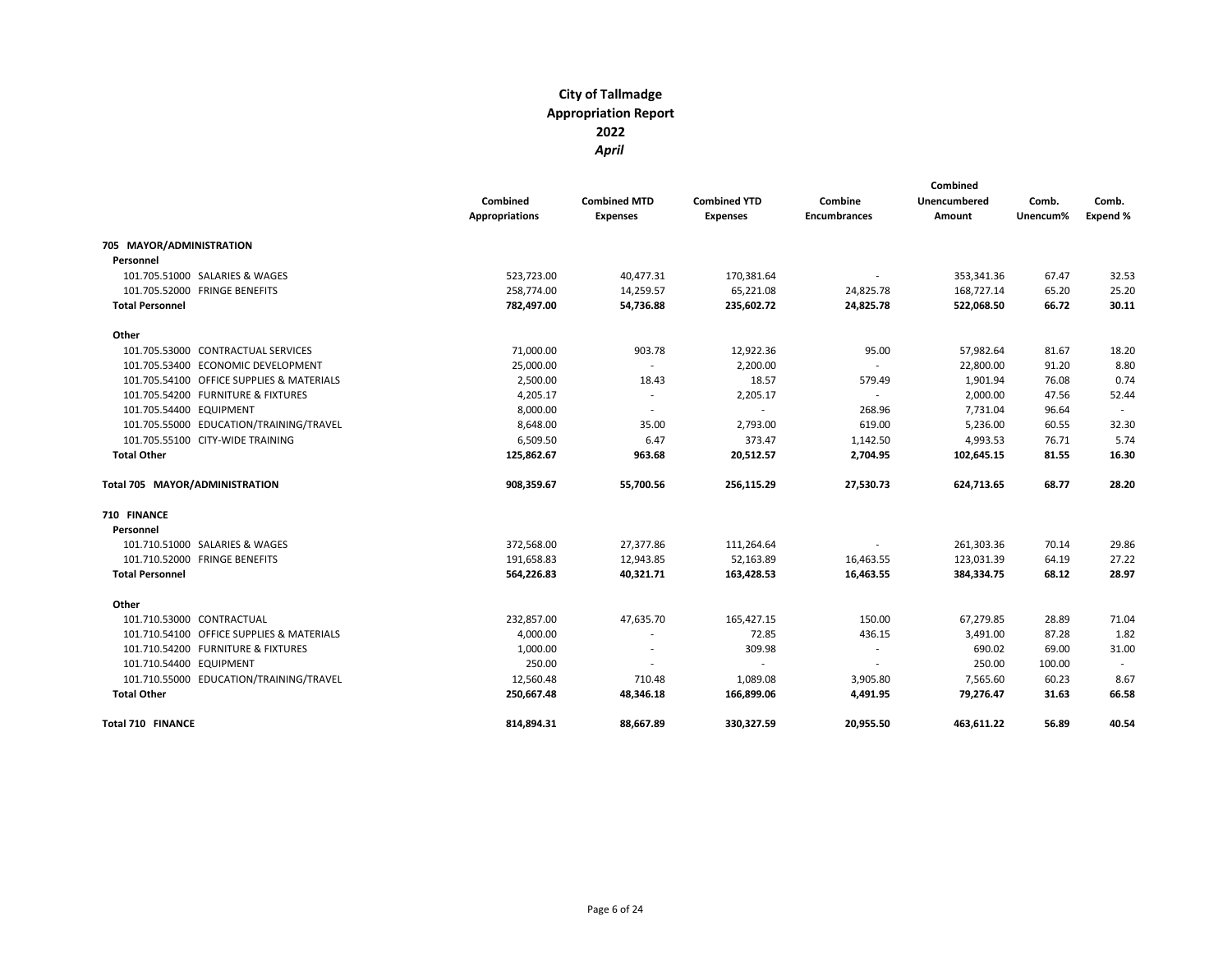|                                           | Combined<br><b>Appropriations</b> | <b>Combined MTD</b><br><b>Expenses</b> | <b>Combined YTD</b><br><b>Expenses</b> | Combine<br><b>Encumbrances</b> | Combined<br>Unencumbered<br>Amount | Comb.<br>Unencum% | Comb.<br><b>Expend %</b> |
|-------------------------------------------|-----------------------------------|----------------------------------------|----------------------------------------|--------------------------------|------------------------------------|-------------------|--------------------------|
| <b>715 LAW DIRECTOR</b>                   |                                   |                                        |                                        |                                |                                    |                   |                          |
| Personnel                                 |                                   |                                        |                                        |                                |                                    |                   |                          |
| 101.715.51000 SALARIES & WAGES            | 234,039.00                        | 17,870.82                              | 71,403.68                              | $\sim$                         | 162,635.32                         | 69.49             | 30.51                    |
| 101.715.52000 FRINGE BENEFITS             | 120,282.00                        | 6,880.05                               | 26,439.99                              | 7,483.88                       | 86,358.13                          | 71.80             | 21.98                    |
| <b>Total Personnel</b>                    | 354,321.00                        | 24,750.87                              | 97,843.67                              | 7,483.88                       | 248,993.45                         | 70.27             | 27.61                    |
| Other                                     |                                   |                                        |                                        |                                |                                    |                   |                          |
| 101.715.53000 CONTRACTUALS                | 32,113.00                         | $\sim$                                 | 4,647.14                               | 7,065.00                       | 20,400.86                          | 63.53             | 14.47                    |
| 101.715.54100 OFFICE SUPPLIES & MATERIALS | 10,330.95                         | 418.10                                 | 3,398.77                               | 125.00                         | 6,807.18                           | 65.89             | 32.90                    |
| 101.715.54200 FURNITURE & FIXTURES        | 500.00                            | $\sim$                                 | $\sim$                                 | $\sim$                         | 500.00                             | 100.00            |                          |
| 101.715.55000 EDUCATION/TRAINING/TRAVEL   | 2,160.00                          | (61.43)                                | 910.00                                 | $\sim$                         | 1,250.00                           | 57.87             | 42.13                    |
| <b>Total Other</b>                        | 45,103.95                         | 356.67                                 | 8,955.91                               | 7,190.00                       | 28,958.04                          | 64.20             | 19.86                    |
| Total 715 LAW DIRECTOR                    | 399,424.95                        | 25,107.54                              | 106,799.58                             | 14,673.88                      | 277,951.49                         | 69.59             | 26.74                    |
| <b>720 SERVICE DIRECTOR</b>               |                                   |                                        |                                        |                                |                                    |                   |                          |
| Personnel                                 |                                   |                                        |                                        |                                |                                    |                   |                          |
| 101.720.51000 SALARIES & WAGES            | 136,625.00                        | 10,220.00                              | 44,366.51                              | $\sim$                         | 92,258.49                          | 67.53             | 32.47                    |
| 101.720.52000 FRINGE BENEFITS             | 90,417.00                         | 6,462.65                               | 24,806.79                              | 9,260.58                       | 56,349.63                          | 62.32             | 27.44                    |
| <b>Total Personnel</b>                    | 227,042.00                        | 16,682.65                              | 69,173.30                              | 9,260.58                       | 148,608.12                         | 65.45             | 30.47                    |
| Other                                     |                                   |                                        |                                        |                                |                                    |                   |                          |
| 101.720.53000 CONTRACTUAL                 | 128,539.12                        | 1,129.99                               | 21,465.99                              | 26,322.00                      | 80,751.13                          | 62.82             | 16.70                    |
| 101.720.53300 TREE REMOVAL                | 25,000.00                         | $\sim$                                 | 2,875.00                               | 7,125.00                       | 15,000.00                          | 60.00             | 11.50                    |
| 101.720.54100 OFFICE SUPPLIES & MATERIALS | 2,000.00                          | 90.14                                  | 490.61                                 | $\sim$                         | 1,509.39                           | 75.47             | 24.53                    |
| 101.720.54400 EQUIPMENT                   |                                   | 785.99                                 | 6,017.25                               | $\sim$                         | (6,017.25)                         | (100.00)          | $\sim$                   |
| 101.720.55000 EDUCATION/TRAINING/TRAVEL   | 2,000.00                          | $\sim$                                 | $\sim$                                 |                                | 2,000.00                           | 100.00            |                          |
| <b>Total Other</b>                        | 157,539.12                        | 2,006.12                               | 30,848.85                              | 33,447.00                      | 93,243.27                          | 59.19             | 19.58                    |
| Debt                                      |                                   |                                        |                                        |                                |                                    |                   |                          |
| 101.720.58000 FLEET MANAGEMENT PROGRAM    | 5,000.00                          | 408.81                                 | 1,635.24                               | 3,270.48                       | 94.28                              | 1.89              | 32.70                    |
| <b>Total Debt</b>                         | 5,000.00                          | 408.81                                 | 1,635.24                               | 3,270.48                       | 94.28                              | 1.89              | 32.70                    |
| <b>Total 720 SERVICE DIRECTOR</b>         | 389,581.12                        | 19,097.58                              | 101,657.39                             | 45,978.06                      | 241,945.67                         | 62.10             | 26.09                    |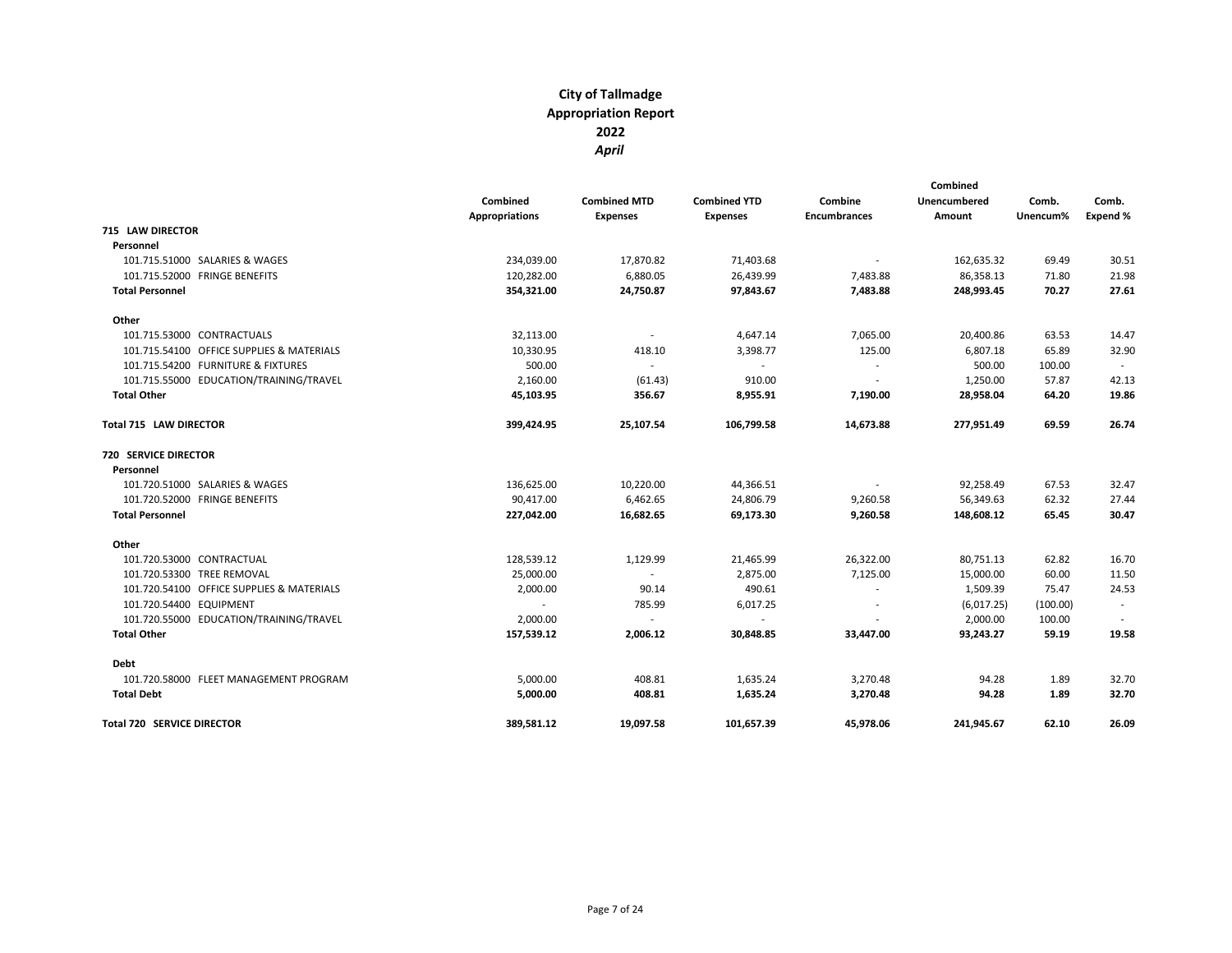|                                                    | Combined<br><b>Appropriations</b> | <b>Combined MTD</b><br><b>Expenses</b> | <b>Combined YTD</b><br><b>Expenses</b> | Combine<br><b>Encumbrances</b> | Combined<br>Unencumbered<br>Amount | Comb.<br>Unencum% | Comb.<br>Expend % |
|----------------------------------------------------|-----------------------------------|----------------------------------------|----------------------------------------|--------------------------------|------------------------------------|-------------------|-------------------|
| 723 MANAGER OF INFORMATION SYSTEMS                 |                                   |                                        |                                        |                                |                                    |                   |                   |
| Personnel                                          |                                   |                                        |                                        |                                |                                    |                   |                   |
| 101.723.51000 SALARIES & WAGES                     | 187,038.00                        | 14,150.64                              | 56,012.96                              | $\sim$                         | 131,025.04                         | 70.05             | 29.95             |
| 101.723.52000 FRINGE BENEFITS                      | 67,457.00                         | 5,224.12                               | 19,323.70                              | 5,717.24                       | 42,416.06                          | 62.88             | 28.65             |
| <b>Total Personnel</b>                             | 254,495.00                        | 19,374.76                              | 75,336.66                              | 5,717.24                       | 173,441.10                         | 68.15             | 29.60             |
| Other                                              |                                   |                                        |                                        |                                |                                    |                   |                   |
| 101.723.53000 CONTRACTUAL SERVICES                 | 343,367.21                        | 16,660.51                              | 159,017.38                             | 109,578.50                     | 74,771.33                          | 21.78             | 46.31             |
| 101.723.54100 OFFICE SUPPLIES & MATERIALS          | $\sim$                            | $\sim$                                 | 33.47                                  | $\sim$                         | (33.47)                            | (100.00)          | $\sim$            |
| 101.723.54400 EQUIPMENT                            | 204,346.02                        | 1,507.92                               | 44,760.07                              | 37,074.88                      | 122,511.07                         | 59.95             | 21.90             |
| 101.723.54500 TECHNOLOGY UPDATES                   | 6,000.00                          | 498.99                                 | 498.99                                 |                                | 5,501.01                           | 91.68             | 8.32              |
| 101.723.55000 EDUCATION/TRAINING/TRAVEL            | 5,833.85                          | 17.00                                  | 90.00                                  | 833.85                         | 4,910.00                           | 84.16             | 1.54              |
| 101.723.56100 BUILDING MAINT. & UTILITIES(TELECOM) | 153,881.66                        | 5,341.31                               | 31,580.53                              | 124,596.68                     | (2, 295.55)                        | (1.49)            | 20.52             |
| <b>Total Other</b>                                 | 713,428.74                        | 24,025.73                              | 235,980.44                             | 272,083.91                     | 205,364.39                         | 28.79             | 33.08             |
| Capital Outlay                                     |                                   |                                        |                                        |                                |                                    |                   |                   |
| 101.723.57000 CAPITAL OUTLAY/SOFTWARE PURCHASES    | 8,997.00                          |                                        | 6,747.75                               | 2,249.25                       | $\sim$                             | $\blacksquare$    | 75.00             |
| 101.723.57005 SERVERS                              | 200,000.00                        |                                        |                                        |                                | 200,000.00                         | 100.00            |                   |
| <b>Total Capital Outlay</b>                        | 208,997.00                        | $\overline{\phantom{a}}$               | 6,747.75                               | 2,249.25                       | 200,000.00                         | 95.70             | 3.23              |
| Total 723 MANAGER OF INFORMATION SYSTEMS           | 1,176,920.74                      | 43,400.49                              | 318,064.85                             | 280,050.40                     | 578,805.49                         | 49.18             | 27.03             |
| 725 LEGISLATIVE                                    |                                   |                                        |                                        |                                |                                    |                   |                   |
| Personnel                                          |                                   |                                        |                                        |                                |                                    |                   |                   |
| 101.725.51000 SALARIES & WAGES                     | 168,146.00                        | 12,328.24                              | 50,198.00                              | $\sim$                         | 117,948.00                         | 70.15             | 29.85             |
| 101.725.52000 FRINGE BENEFITS                      | 53,275.00                         | 4,113.61                               | 15,708.44                              | 3,899.46                       | 33.667.10                          | 63.19             | 29.49             |
| <b>Total Personnel</b>                             | 221,421.00                        | 16,441.85                              | 65,906.44                              | 3,899.46                       | 151,615.10                         | 68.47             | 29.77             |
| Other                                              |                                   |                                        |                                        |                                |                                    |                   |                   |
| 101.725.53000 CONTRACTUALS                         | 44,233.06                         | 5,520.10                               | 26,240.66                              | 6,046.06                       | 11,946.34                          | 27.01             | 59.32             |
| 101.725.54100 OFFICE SUPPLIES                      | 2,132.19                          | 280.42                                 | 2,052.05                               | 994.58                         | (914.44)                           | (42.89)           | 96.24             |
| 101.725.54200 FURNITURE & FIXTURES                 | 4,626.00                          | $\sim$                                 | 2,626.65                               | $\sim$                         | 1,999.35                           | 43.22             | 56.78             |
| 101.725.55000 EDUCATION/TRAINING/TRAVEL            | 1,000.00                          | $\sim$                                 | 70.00                                  | $\sim$                         | 930.00                             | 93.00             | 7.00              |
| <b>Total Other</b>                                 | 51,991.25                         | 5,800.52                               | 30,989.36                              | 7,040.64                       | 13,961.25                          | 26.85             | 59.60             |
| <b>Total 725 LEGISLATIVE</b>                       | 273,412.25                        | 22,242.37                              | 96,895.80                              | 10,940.10                      | 165,576.35                         | 60.56             | 35.44             |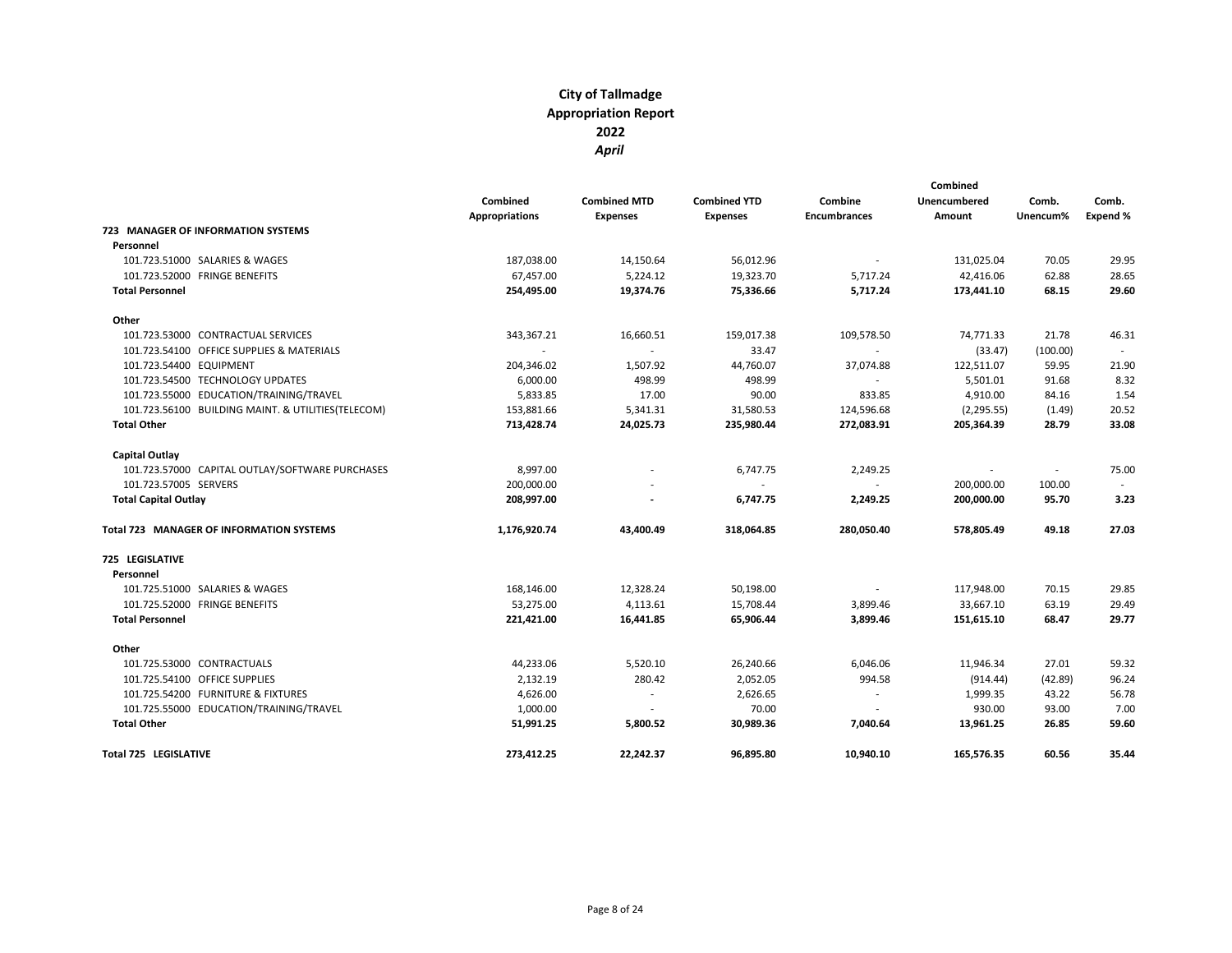|                                                           | Combined<br><b>Appropriations</b> | <b>Combined MTD</b><br><b>Expenses</b> | <b>Combined YTD</b><br><b>Expenses</b> | Combine<br><b>Encumbrances</b> | Combined<br>Unencumbered<br>Amount | Comb.<br>Unencum% | Comb.<br>Expend % |
|-----------------------------------------------------------|-----------------------------------|----------------------------------------|----------------------------------------|--------------------------------|------------------------------------|-------------------|-------------------|
| <b>735 CIVIL SERVICE</b>                                  |                                   |                                        |                                        |                                |                                    |                   |                   |
| Personnel                                                 |                                   |                                        |                                        |                                |                                    |                   |                   |
| 101.735.51000 SALARIES & WAGES                            | 27,175.00                         | 2,075.40                               | 8,017.34                               |                                | 19,157.66                          | 70.50             | 29.50             |
| 101.735.52000 FRINGE BENEFITS                             | 4,742.00                          | 384.48                                 | 1,303.41                               |                                | 3,438.59                           | 72.51             | 27.49             |
| <b>Total Personnel</b>                                    | 31,917.00                         | 2,459.88                               | 9,320.75                               |                                | 22,596.25                          | 70.80             | 29.20             |
| Other                                                     |                                   |                                        |                                        |                                |                                    |                   |                   |
| 101.735.53000 CONTRACTUAL SERVICES                        | 1,500.00                          |                                        | 755.31                                 |                                | 744.69                             | 49.65             | 50.35             |
| 101.735.54100 OFFICE SUPPLIES & MATERIALS                 | 750.00                            |                                        | $\overline{\phantom{a}}$               |                                | 750.00                             | 100.00            |                   |
| 101.735.54200 FURNITURE & FIXTURES                        | 300.00                            |                                        | $\sim$                                 | $\overline{\phantom{a}}$       | 300.00                             | 100.00            |                   |
| 101.735.54300 OPERATIONAL SUPPLIES                        | 1,400.00                          |                                        | 84.99                                  | 798.00                         | 517.01                             | 36.93             | 6.07              |
| 101.735.54400 EQUIPMENT                                   | 200.00                            |                                        | $\sim$                                 | $\sim$                         | 200.00                             | 100.00            |                   |
| <b>Total Other</b>                                        | 4,150.00                          |                                        | 840.30                                 | 798.00                         | 2,511.70                           | 60.52             | 20.25             |
| <b>Total 735 CIVIL SERVICE</b>                            | 36,067.00                         | 2,459.88                               | 10,161.05                              | 798.00                         | 25,107.95                          | 69.61             | 28.17             |
| 740 MAINTENANCE                                           |                                   |                                        |                                        |                                |                                    |                   |                   |
| Personnel                                                 |                                   |                                        |                                        |                                |                                    |                   |                   |
| 101.740.51000 SALARIES & WAGES                            | 45,760.00                         | 3,297.60                               | 13,331.23                              | $\sim$                         | 32,428.77                          | 70.87             | 29.13             |
| 101.740.52000 FRINGE BENEFITS                             | 41,295.96                         | 2,675.39                               | 10,464.57                              | 4,111.98                       | 26,719.41                          | 64.70             | 25.34             |
| <b>Total Personnel</b>                                    | 87,055.96                         | 5,972.99                               | 23,795.80                              | 4,111.98                       | 59,148.18                          | 67.94             | 27.33             |
| Other                                                     |                                   |                                        |                                        |                                |                                    |                   |                   |
| 101.740.53000 CONTRACTUAL SERVICES                        | 65,000.00                         | 4,392.61                               | 24,301.60                              | 17,335.68                      | 23,362.72                          | 35.94             | 37.39             |
| 101.740.54100 OFFICE SUPPLIES                             | 2,000.00                          | $\sim$                                 | 884.90                                 | $\overline{\phantom{a}}$       | 1,115.10                           | 55.76             | 44.25             |
| 101.740.54300 OPERATIONAL SUPPLIES                        | 6,500.00                          | 169.43                                 | 1,640.39                               |                                | 4,859.61                           | 74.76             | 25.24             |
| 101.740.54400 EQUIPMENT                                   | 2,000.00                          | $\sim$                                 | $\sim$                                 |                                | 2,000.00                           | 100.00            | $\sim$            |
| 101.740.55000 EDUCATION/TRAINING/TRAVEL                   | 1,000.00                          |                                        |                                        |                                | 1,000.00                           | 100.00            |                   |
| 101.740.56100 BUILDING MAINT. & UTILITIES                 | 59,711.00                         | 2,546.83                               | 14,690.09                              | 10,723.29                      | 34,297.62                          | 57.44             | 24.60             |
| 101.740.56110 BULDING MAINT. & UTILITIES SOUTHWEST AVE    | 24,495.00                         | 214.05                                 | 4,333.71                               | 4,146.18                       | 16,015.11                          | 65.38             | 17.69             |
| 101.740.56120 BULIDING MAINT. & UTILITIES 89 E HOWE RD/DD | 50,000.00                         | $\sim$                                 | $\sim$                                 | $\sim$                         | 50,000.00                          | 100.00            | $\sim$            |
| 101.740.56200 MAINT. & REPAIR OF VEHICLES                 | 14,000.00                         | 1,474.15                               | 3,618.26                               | 7,807.93                       | 2,573.81                           | 18.38             | 25.84             |
| <b>Total Other</b>                                        | 224,706.00                        | 8,797.07                               | 49,468.95                              | 40,013.08                      | 135,223.97                         | 60.18             | 22.01             |
| <b>Total 740 MAINTENANCE</b>                              | 311.761.96                        | 14.770.06                              | 73.264.75                              | 44.125.06                      | 194.372.15                         | 62.35             | 23.50             |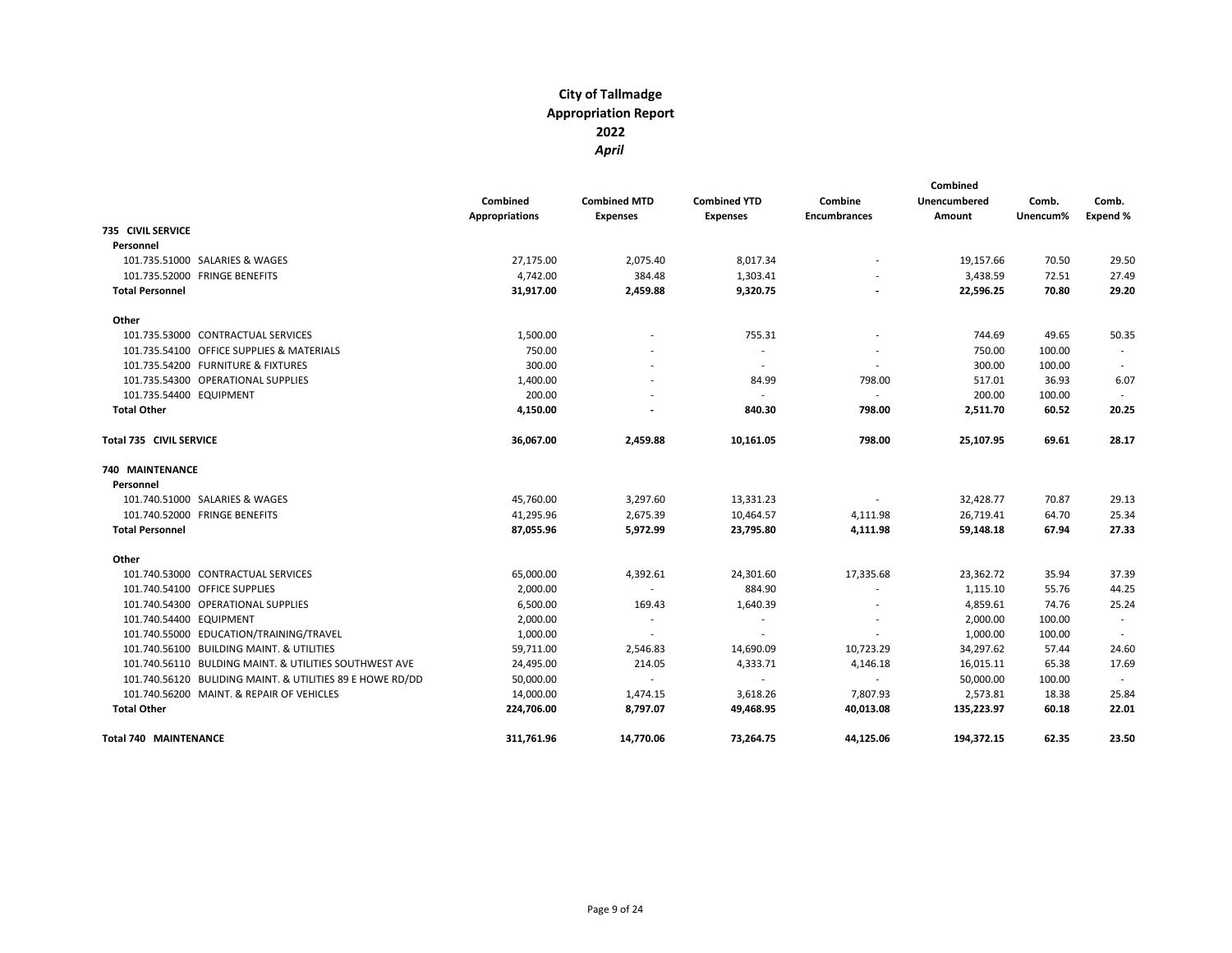|                                           |                       |                          |                     | Combined                 |                     |            |          |
|-------------------------------------------|-----------------------|--------------------------|---------------------|--------------------------|---------------------|------------|----------|
|                                           | Combined              | <b>Combined MTD</b>      | <b>Combined YTD</b> | Combine                  | <b>Unencumbered</b> | Comb.      | Comb.    |
|                                           | <b>Appropriations</b> | <b>Expenses</b>          | <b>Expenses</b>     | <b>Encumbrances</b>      | Amount              | Unencum%   | Expend % |
| <b>750 GENERAL ADMINISTRATION</b>         |                       |                          |                     |                          |                     |            |          |
| Other                                     |                       |                          |                     |                          |                     |            |          |
| 101.750.55001 EMPLOYEE WELLNESS PROGRAM   | 20,000.00             | 1,133.80                 | 6,066.00            | 7,000.00                 | 6,934.00            | 34.67      | 30.33    |
| 101.750.56500 RECYCLE GRANT               | 120.00                | $\overline{\phantom{a}}$ | 330.00              | 1,230.00                 | (1,440.00)          | (1,200.00) | 275.00   |
| 101.750.56510 PROPERTY TAX                | 15,000.00             | $\sim$                   | 6,735.88            |                          | 8,264.12            | 55.09      | 44.91    |
| 101.750.56520 DISTRICT HEALTH             | 140,000.00            | 69,914.02                | 69,914.02           | $\overline{\phantom{a}}$ | 70,085.98           | 50.06      | 49.94    |
| 101.750.56540 ELECTION EXPENSE            | 20,000.00             | 13,049.36                | 13,049.36           |                          | 6,950.64            | 34.75      | 65.25    |
| 101.750.56550 STATE EXAMINERS             | 114,800.00            | 6,102.00                 | 12,409.00           | 36,691.00                | 65,700.00           | 57.23      | 10.81    |
| 101.750.56560 AUDITOR & TREASURER FEE     | 15,000.00             | 9,680.34                 | 11,467.74           |                          | 3,532.26            | 23.55      | 76.45    |
| 101.750.56565 STATE ADMIN.FEE             | 500.00                | $\sim$                   | $\sim$              |                          | 500.00              | 100.00     |          |
| 101.750.56570 CONTINGENCIES               | 1,000.00              |                          | $\sim$              |                          | 1,000.00            | 100.00     |          |
| 101.750.56575 CITY EVENTS                 | 12,000.00             | 575.00                   | 1,094.60            | 118.02                   | 10,787.38           | 89.89      | 9.12     |
| 101.750.56577 CITY LEGAL EXPENSES         | 149,169.30            | 4,435.75                 | 38,179.25           | 30,668.05                | 80,322.00           | 53.85      | 25.59    |
| 101.750.56580 EMERGENCY MANAGEMENT AGENCY | 9,800.00              | 9,962.70                 | 9,962.70            | $\sim$                   | (162.70)            | (1.66)     | 101.66   |
| 101.750.56800 INCOME TAX REFUNDS/TALL     | 228,047.78            | 16,112.51                | 41,869.06           | 28,047.78                | 158,130.94          | 69.34      | 18.36    |
| 101.750.56801 INC.TAX REFUNDS/BRIMFIELD   | 15,000.00             | 3,385.80                 | 4,950.89            | $\sim$                   | 10,049.11           | 66.99      | 33.01    |
| 101.750.56810 JEDZ/TALL. ZONE             | 305,000.00            | $\sim$                   | 156,279.19          |                          | 148,720.81          | 48.76      | 51.24    |
| 101.750.56814 EMERGENCY MANAGEMENT PLAN   | 15,000.00             | $\sim$                   | 5,438.07            |                          | 9,561.93            | 63.75      | 36.25    |
| 101.750.56821 NEW JOBS PROGRAM            | 58,500.00             |                          |                     |                          | 58,500.00           | 100.00     |          |
| 101.750.56822 BANK SERVICE CHARGES        | 37,500.00             | 2,825.47                 | 17,971.07           |                          | 19,528.93           | 52.08      | 47.92    |
| <b>Total Other</b>                        | 1,156,437.08          | 137,176.75               | 395,716.83          | 103,754.85               | 656,965.40          | 56.81      | 34.22    |
| Total 750 GENERAL ADMINISTRATION          | 1,156,437.08          | 137,176.75               | 395,716.83          | 103,754.85               | 656,965.40          | 56.81      | 34.22    |
| <b>765 HISTORICAL CHURCH</b>              |                       |                          |                     |                          |                     |            |          |
| Personnel                                 |                       |                          |                     |                          |                     |            |          |
| 101.765.51000 SALARIES & WAGES            | 10,160.00             | 761.47                   | 3,199.81            |                          | 6,960.19            | 68.51      | 31.49    |
| 101.765.52000 FRINGE BENEFITS             | 1,773.00              | 158.03                   | 540.34              |                          | 1,232.66            | 69.52      | 30.48    |
| <b>Total Personnel</b>                    | 11,933.00             | 919.50                   | 3,740.15            |                          | 8,192.85            | 68.66      | 31.34    |
| Other                                     |                       |                          |                     |                          |                     |            |          |
| 101.765.53000 CONTRACTUAL SERVICES        | 2,000.00              |                          | 34.78               |                          | 1,965.22            | 98.26      | 1.74     |
| 101.765.54300 OPERATIONAL SUPPLIES        | 250.00                |                          | ÷.                  |                          | 250.00              | 100.00     | $\sim$   |
| 101.765.56100 BUILDING MAINT. & UTILITIES | 5,000.00              | 318.44                   | 1,927.96            | 581.56                   | 2,490.48            | 49.81      | 38.56    |
| 101.765.56800 REFUNDS                     | 500.00                |                          | 500.00              | $\sim$                   | $\sim$              | $\sim$     | 100.00   |
| <b>Total Other</b>                        | 7,750.00              | 318.44                   | 2,462.74            | 581.56                   | 4,705.70            | 60.72      | 31.78    |
| Total 765 HISTORICAL CHURCH               | 19,683.00             | 1,237.94                 | 6,202.89            | 581.56                   | 12,898.55           | 65.53      | 31.51    |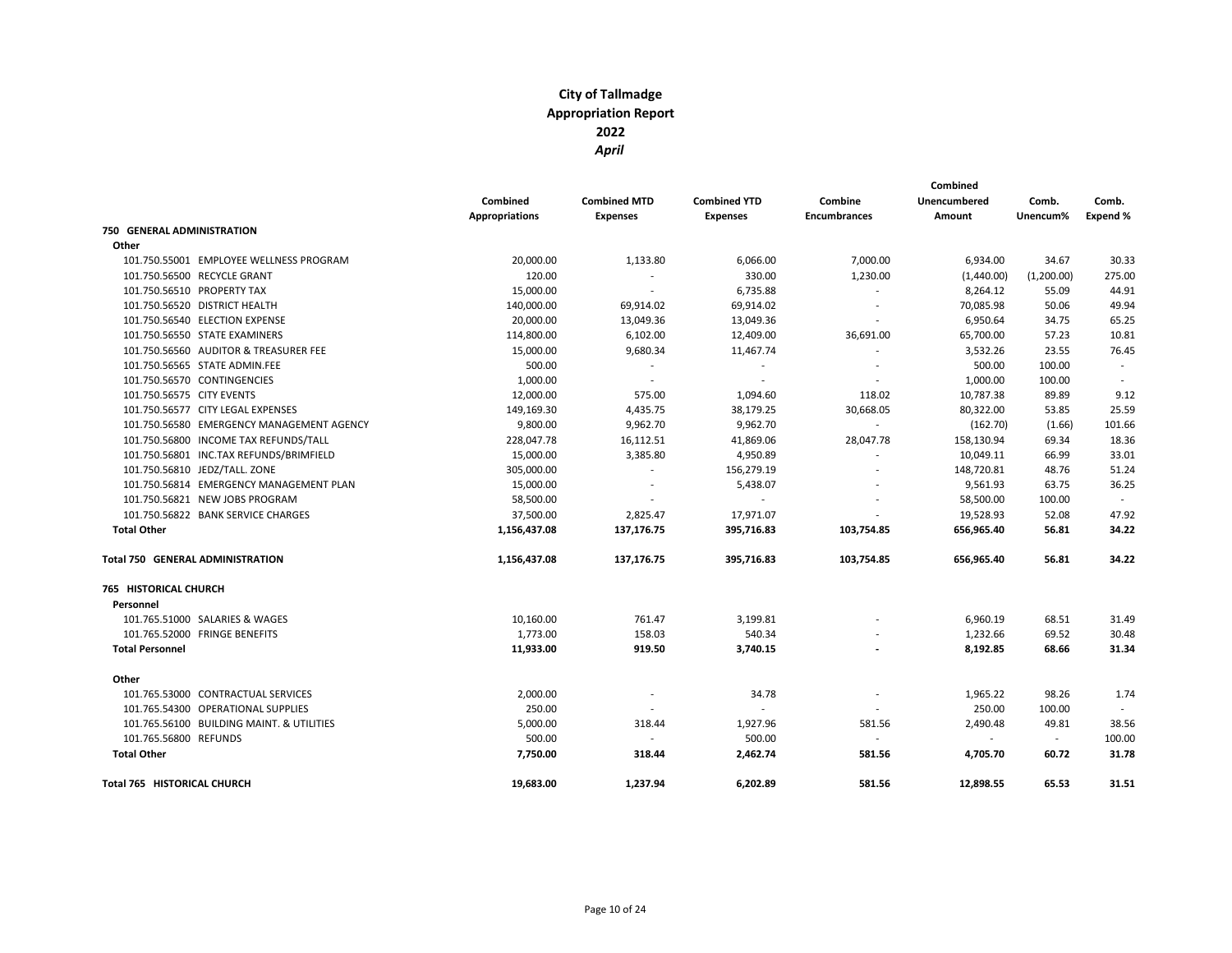|                                                              |                       |                     |                     |                     | Combined            |          |          |
|--------------------------------------------------------------|-----------------------|---------------------|---------------------|---------------------|---------------------|----------|----------|
|                                                              | Combined              | <b>Combined MTD</b> | <b>Combined YTD</b> | Combine             | <b>Unencumbered</b> | Comb.    | Comb.    |
|                                                              | <b>Appropriations</b> | <b>Expenses</b>     | <b>Expenses</b>     | <b>Encumbrances</b> | Amount              | Unencum% | Expend % |
| 999 TRANSFERS                                                |                       |                     |                     |                     |                     |          |          |
| Other                                                        |                       |                     |                     |                     |                     |          |          |
| 101.999.59280 ADVANCE TO TALLMADGE RESV. INCENTIVE DIST. FUN | 64,267.50             | 64,267.50           | 64,267.50           |                     |                     |          | 100.00   |
| 101.999.59902 TRANSFER TO FIRE & EMS FUND                    | 1,640,000.00          | 145,000.00          | 555,000.00          |                     | 1,085,000.00        | 66.16    | 33.84    |
| 101.999.59907 TRANSFER TO SMR                                | 2,590,775.00          | 600,000.00          | 1,220,000.00        |                     | 1,370,775.00        | 52.91    | 47.09    |
| 101.999.59910 TRANSFER/ADVANCE TO COMMUNITY DEV              | 20,000.00             | $\sim$              |                     |                     | 20,000.00           | 100.00   |          |
| 101.999.59919 TRANS TO GEN INFRA RES                         | 30,000.00             | 30,000.00           | 30,000.00           |                     | $\sim$              | $\sim$   | 100.00   |
| 101.999.59920 TRANSFER TO BOND RETIREMENT                    | 498,640.00            | 100,000.00          | 100,000.00          |                     | 398,640.00          | 79.95    | 20.05    |
| 101.999.59994 TRANSFER TO POLICE PENSION                     | 200,000.00            | $\sim$              | 50.000.00           |                     | 150,000.00          | 75.00    | 25.00    |
| <b>Total Other</b>                                           | 5,043,682.50          | 939,267.50          | 2,019,267.50        |                     | 3,024,415.00        | 59.96    | 40.04    |
| <b>Total 999 TRANSFERS</b>                                   | 5,043,682.50          | 939,267.50          | 2,019,267.50        |                     | 3,024,415.00        | 59.96    | 40.04    |
| Total 101 GENERAL FUND                                       | 18,914,160.53         | 1,907,052.41        | 5,868,203.84        | 1,355,072.89        | 11,690,883.80       | 61.81    | 31.03    |
| 202 FIRE/EMS LEVY FUND                                       |                       |                     |                     |                     |                     |          |          |
| <b>105 FIRE</b>                                              |                       |                     |                     |                     |                     |          |          |
| Personnel                                                    |                       |                     |                     |                     |                     |          |          |
| 202.105.51000 SALARIES & WAGES                               | 2,734,670.00          | 275,676.07          | 884,678.56          | $\sim$              | 1,849,991.44        | 67.65    | 32.35    |
| 202.105.52000 FRINGE BENEFITS                                | 1,191,800.00          | 91,923.56           | 294,985.62          | 65,820.53           | 830,993.85          | 69.73    | 24.75    |
| <b>Total Personnel</b>                                       | 3,926,470.00          | 367,599.63          | 1,179,664.18        | 65,820.53           | 2,680,985.29        | 68.28    | 30.04    |
| Other                                                        |                       |                     |                     |                     |                     |          |          |
| 202.105.53000 CONTRACTUAL SERVICES                           | 157,033.11            | 13,220.13           | 99,194.58           | 13,586.25           | 44,252.28           | 28.18    | 63.17    |
| 202.105.54100 OFFICE SUPPLIES & MATERIALS                    | 5,000.00              | 344.40              | 673.98              | $\sim$              | 4,326.02            | 86.52    | 13.48    |
| 202.105.54200 FURNITURE & FIXTURES                           | 2,000.00              | $\sim$              | 69.37               | 196.47              | 1,734.16            | 86.71    | 3.47     |
| 202.105.54300 OPERATIONAL SUPPLIES                           | 40,072.16             | 2,641.47            | 9,022.11            | 7,960.64            | 23,089.41           | 57.62    | 22.51    |
| 202.105.54400 EQUIPMENT                                      | 225.00                | $\sim$              | 243.25              | $\sim$              | (18.25)             | (8.11)   | 108.11   |
| 202.105.55000 EDUCATION/TRAINING/TRAVEL                      | 23,747.22             | 718.77              | 6,209.83            | 500.00              | 17,037.39           | 71.74    | 26.15    |
| 202.105.56100 BUILDING MAINT. & UTILITIES                    | 70,416.85             | 8,088.24            | 25,694.16           | 11,067.34           | 33,655.35           | 47.79    | 36.49    |
| 202.105.56200 MAINT. & REPAIR VEHICLES                       | 70,000.00             | 6,790.88            | 22,000.14           | 20,112.39           | 27,887.47           | 39.84    | 31.43    |
| 202.105.56560 AUDITOR & TREASURER FEE                        | 23,000.00             | 13,749.55           | 14,225.38           | $\sim$              | 8,774.62            | 38.15    | 61.85    |
| 202.105.56565 STATE ADMIN.FEE                                | 500.00                | $\sim$              |                     |                     | 500.00              | 100.00   |          |
| 202.105.59903 TRANSFER TO FIRE/EMS CAPITAL                   | 27,443.80             | $\sim$              | 27,241.96           |                     | 201.84              | 0.74     | 99.26    |
| <b>Total Other</b>                                           | 419,438.14            | 45,553.44           | 204,574.76          | 53,423.09           | 161,440.29          | 38.49    | 48.77    |
| Total 105 FIRE                                               | 4,345,908.14          | 413,153.07          | 1,384,238.94        | 119,243.62          | 2,842,425.58        | 65.40    | 31.85    |
| Total 202 FIRE/EMS LEVY FUND                                 | 4,345,908.14          | 413,153.07          | 1,384,238.94        | 119,243.62          | 2,842,425.58        | 65.40    | 31.85    |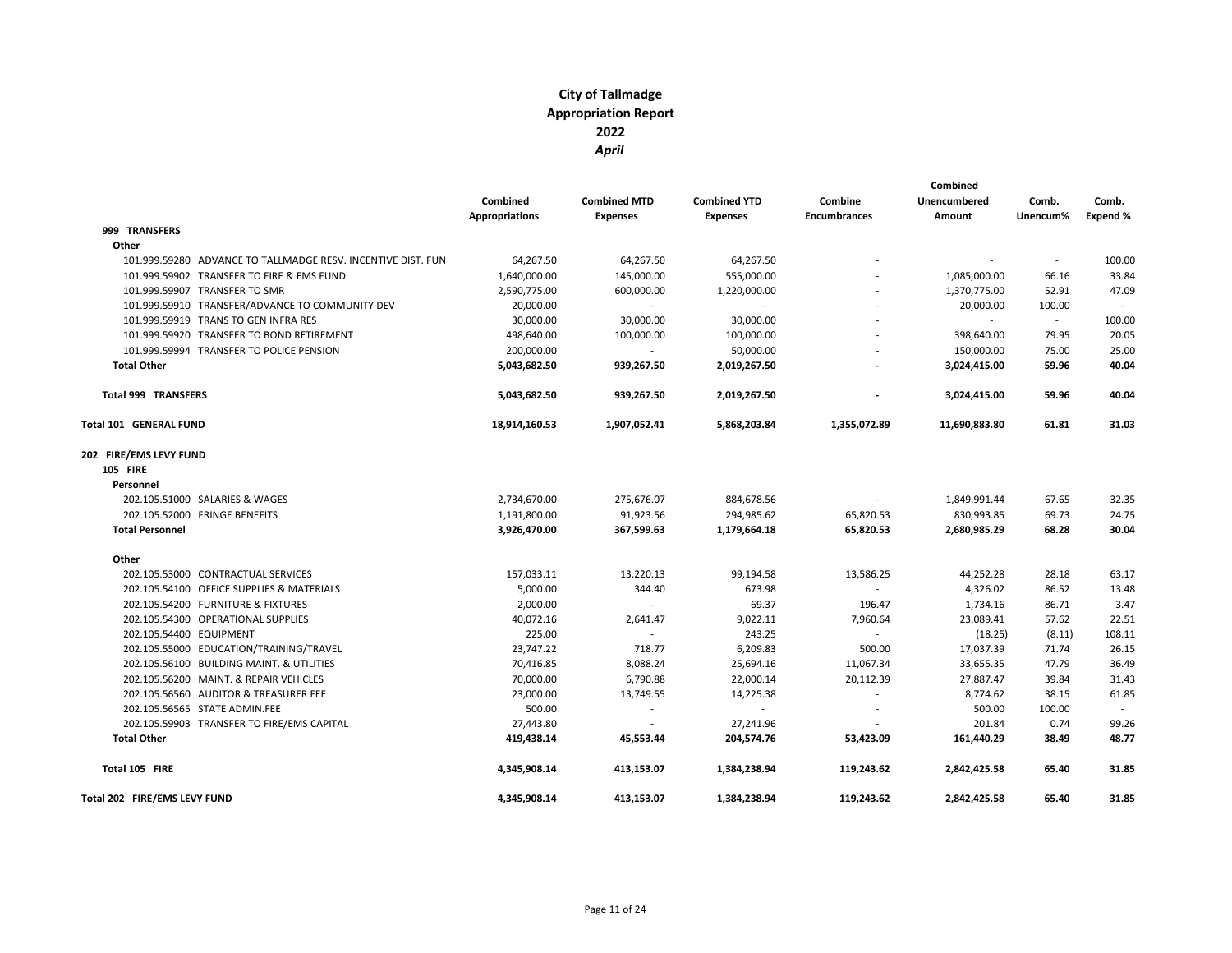|                                           |                                   |                                        |                                        |                                | Combined               |                          |                   |
|-------------------------------------------|-----------------------------------|----------------------------------------|----------------------------------------|--------------------------------|------------------------|--------------------------|-------------------|
|                                           | Combined<br><b>Appropriations</b> | <b>Combined MTD</b><br><b>Expenses</b> | <b>Combined YTD</b><br><b>Expenses</b> | Combine<br><b>Encumbrances</b> | Unencumbered<br>Amount | Comb.<br>Unencum%        | Comb.<br>Expend % |
| 203 FIRE/EMS CAPITAL FUND                 |                                   |                                        |                                        |                                |                        |                          |                   |
| <b>150 FIRE CAPITAL</b>                   |                                   |                                        |                                        |                                |                        |                          |                   |
| Other                                     |                                   |                                        |                                        |                                |                        |                          |                   |
| 203.150.57013 SQUAD LEASE 2018            | 40,856.80                         |                                        | 40,856.80                              |                                |                        |                          | 100.00            |
| <b>Total Other</b>                        | 40,856.80                         |                                        | 40,856.80                              |                                |                        | $\blacksquare$           | 100.00            |
| <b>Total 150 FIRE CAPITAL</b>             | 40,856.80                         | $\overline{\phantom{a}}$               | 40,856.80                              |                                | $\blacksquare$         | $\blacksquare$           | 100.00            |
| Total 203 FIRE/EMS CAPITAL FUND           | 40,856.80                         |                                        | 40,856.80                              |                                |                        | $\overline{\phantom{a}}$ | 100.00            |
| 204 SAFETY SERVICES INCOME TAX FUND       |                                   |                                        |                                        |                                |                        |                          |                   |
| 100 POLICE                                |                                   |                                        |                                        |                                |                        |                          |                   |
| Other                                     |                                   |                                        |                                        |                                |                        |                          |                   |
| 204.100.53300 DISPATCH SERVICES           | 525,000.00                        | $\overline{\phantom{a}}$               | 231,294.06                             | $\blacksquare$                 | 293,705.94             | 55.94                    | 44.06             |
| 204.100.54400 POLICE EQUIPMENT            | 51,661.45                         | 8,738.09                               | 18,264.87                              | 7,806.44                       | 25,590.14              | 49.53                    | 35.35             |
| <b>Total Other</b>                        | 576,661.45                        | 8,738.09                               | 249,558.93                             | 7,806.44                       | 319,296.08             | 55.37                    | 43.28             |
| Total 100 POLICE                          | 576,661.45                        | 8,738.09                               | 249,558.93                             | 7,806.44                       | 319,296.08             | 55.37                    | 43.28             |
| <b>105 FIRE</b>                           |                                   |                                        |                                        |                                |                        |                          |                   |
| Other                                     |                                   |                                        |                                        |                                |                        |                          |                   |
| 204.105.54400 FIRE EQUIPMENT              | 120,196.00                        | 2,382.54                               | 11,349.49                              | 67,876.03                      | 40,970.48              | 34.09                    | 9.44              |
| <b>Total Other</b>                        | 120,196.00                        | 2,382.54                               | 11,349.49                              | 67,876.03                      | 40,970.48              | 34.09                    | 9.44              |
| Total 105 FIRE                            | 120,196.00                        | 2,382.54                               | 11,349.49                              | 67,876.03                      | 40,970.48              | 34.09                    | 9.44              |
| 131 POLICE CAPITAL                        |                                   |                                        |                                        |                                |                        |                          |                   |
| Capital Outlay                            |                                   |                                        |                                        |                                |                        |                          |                   |
| 204.131.57000 POLICE STATION IMPROVEMENTS | 376,624.00                        | 1,246.13                               | 74,746.36                              | 214,751.41                     | 87,126.23              | 23.13                    | 19.85             |
| 204.131.57001 POLICE CRUISER EQUIPMENT    | 34,000.00                         | $\sim$                                 | $\sim$                                 | $\sim$                         | 34,000.00              | 100.00                   | $\sim$            |
| <b>Total Capital Outlay</b>               | 410,624.00                        | 1,246.13                               | 74,746.36                              | 214,751.41                     | 121,126.23             | 29.50                    | 18.20             |
| Debt                                      |                                   |                                        |                                        |                                |                        |                          |                   |
| 204.131.58000 FLEET MANAGEMENT - POLICE   | 90,000.00                         | 4,634.46                               | 18,537.84                              | 37,075.68                      | 34,386.48              | 38.21                    | 20.60             |
| <b>Total Debt</b>                         | 90,000.00                         | 4,634.46                               | 18,537.84                              | 37,075.68                      | 34,386.48              | 38.21                    | 20.60             |
| <b>Total 131 POLICE CAPITAL</b>           | 500,624.00                        | 5,880.59                               | 93,284.20                              | 251,827.09                     | 155,512.71             | 31.06                    | 18.63             |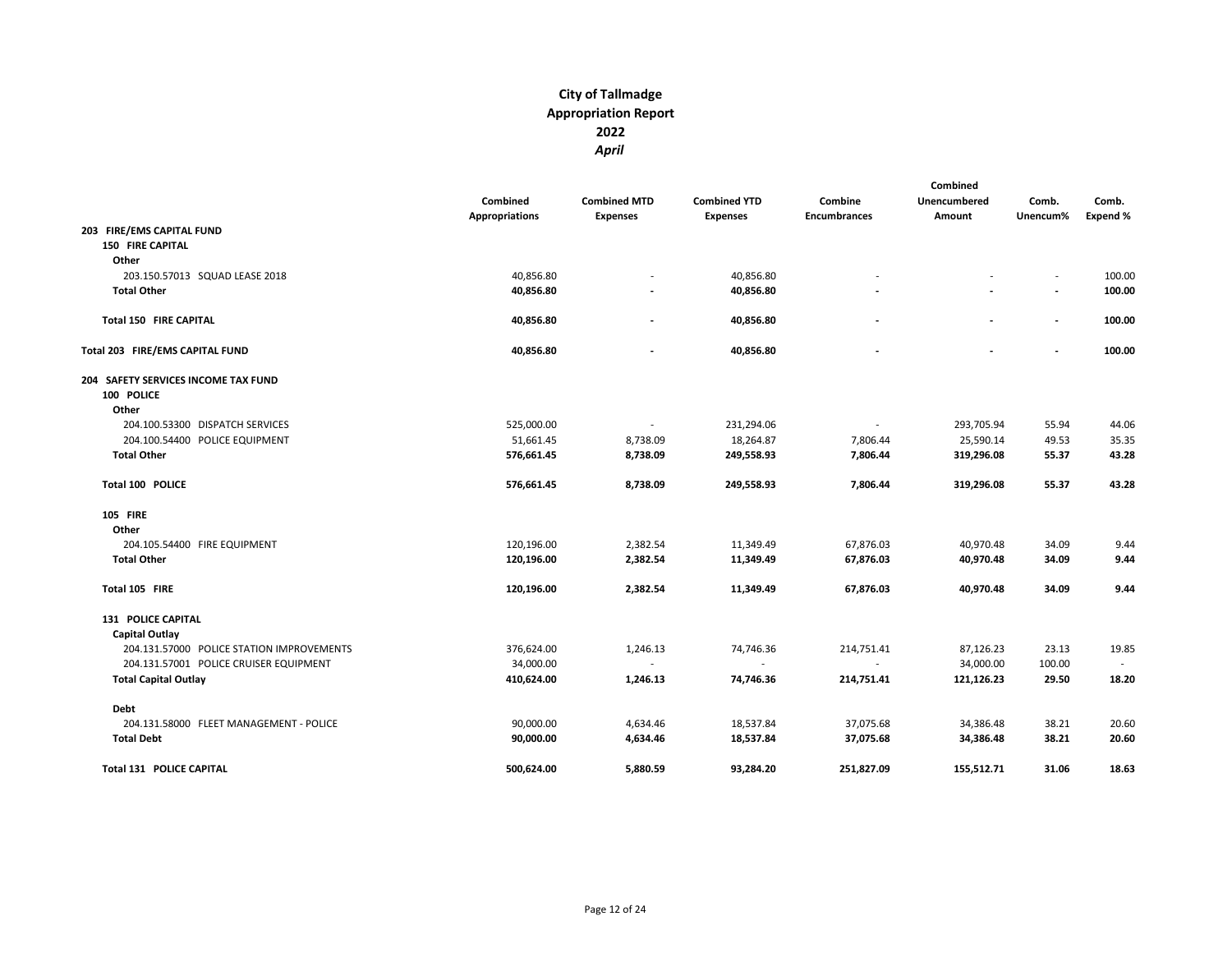|                                                          |                       |                     |                          |                          | Combined     |                |                          |
|----------------------------------------------------------|-----------------------|---------------------|--------------------------|--------------------------|--------------|----------------|--------------------------|
|                                                          | Combined              | <b>Combined MTD</b> | <b>Combined YTD</b>      | Combine                  | Unencumbered | Comb.          | Comb.                    |
|                                                          | <b>Appropriations</b> | <b>Expenses</b>     | <b>Expenses</b>          | <b>Encumbrances</b>      | Amount       | Unencum%       | Expend %                 |
| <b>150 FIRE CAPITAL</b>                                  |                       |                     |                          |                          |              |                |                          |
| <b>Capital Outlay</b>                                    |                       |                     |                          |                          |              |                |                          |
| 204.150.57000 OVERDALE STATION IMPROVEMENTS              | 67,694.29             |                     | 55,514.29                | 12,180.00                |              |                | 82.01                    |
| <b>Total Capital Outlay</b>                              | 67,694.29             |                     | 55,514.29                | 12,180.00                |              | $\blacksquare$ | 82.01                    |
| Debt                                                     |                       |                     |                          |                          |              |                |                          |
| 204.150.58000 FLEET MANAGEMENT - FIRE                    | 40,000.00             | 2,443.15            | 9,772.60                 | 19,545.20                | 10,682.20    | 26.71          | 24.43                    |
| 204.150.58001 MED UNIT LEASE PAYMENT                     | 45,000.00             | $\sim$              | 44,024.63                | $\sim$                   | 975.37       | 2.17           | 97.83                    |
| <b>Total Debt</b>                                        | 85,000.00             | 2,443.15            | 53,797.23                | 19,545.20                | 11,657.57    | 13.71          | 63.29                    |
| <b>Total 150 FIRE CAPITAL</b>                            | 152,694.29            | 2,443.15            | 109,311.52               | 31,725.20                | 11,657.57    | 7.63           | 71.59                    |
| 750 GENERAL ADMINISTRATION                               |                       |                     |                          |                          |              |                |                          |
| Other                                                    |                       |                     |                          |                          |              |                |                          |
| 204.750.53000 CONTRACTUAL SERVICES - COLLECTIONS EXPENSE | 22,000.00             | 4,456.95            | 15,815.24                |                          | 6,184.76     | 28.11          | 71.89                    |
| 204.750.56800 INCOME TAX REFUNDS                         | 15,000.00             | 2,014.06            | 5,233.63                 |                          | 9,766.37     | 65.11          | 34.89                    |
| <b>Total Other</b>                                       | 37,000.00             | 6,471.01            | 21,048.87                |                          | 15,951.13    | 43.11          | 56.89                    |
| Total 750 GENERAL ADMINISTRATION                         | 37,000.00             | 6,471.01            | 21,048.87                | $\overline{\phantom{a}}$ | 15,951.13    | 43.11          | 56.89                    |
| 999 TRANSFERS                                            |                       |                     |                          |                          |              |                |                          |
| Other                                                    |                       |                     |                          |                          |              |                |                          |
| 204.999.59101 RETURN OF ADVANCE TO GENERAL FUND          | 250,000.00            | $\sim$              | $\overline{\phantom{a}}$ |                          | 250,000.00   | 100.00         | $\overline{\phantom{a}}$ |
| 204.999.59303 TRANSFER TO FIRE STATION CONST. FUND       | 200,000.00            |                     |                          |                          | 200,000.00   | 100.00         |                          |
| 204.999.59420 TRANSFER TO DEBT SERVICE                   | 39,258.55             | 39,258.55           | 39,258.55                |                          | $\sim$       | $\sim$         | 100.00                   |
| <b>Total Other</b>                                       | 489,258.55            | 39,258.55           | 39,258.55                |                          | 450,000.00   | 91.98          | 8.02                     |
| <b>Total 999 TRANSFERS</b>                               | 489,258.55            | 39,258.55           | 39,258.55                | $\ddot{\phantom{a}}$     | 450,000.00   | 91.98          | 8.02                     |
| Total 204 SAFETY SERVICES INCOME TAX FUND                | 1,876,434.29          | 65,173.93           | 523,811.56               | 359,234.76               | 993,387.97   | 52.94          | 27.92                    |
| 206 HIGHWAY FUND                                         |                       |                     |                          |                          |              |                |                          |
| 620 HIGHWAY                                              |                       |                     |                          |                          |              |                |                          |
| Personnel                                                |                       |                     |                          |                          |              |                |                          |
| 206.620.51000 SALARIES & WAGES                           | 68,042.00             | 3,952.19            | 17,849.88                | ٠                        | 50,192.12    | 73.77          | 26.23                    |
| 206.620.52000 FRINGE BENEFITS                            | 34,915.00             | 2,272.97            | 9,526.91                 | 3,270.40                 | 22,117.69    | 63.35          | 27.29                    |
| <b>Total Personnel</b>                                   | 102,957.00            | 6,225.16            | 27,376.79                | 3,270.40                 | 72,309.81    | 70.23          | 26.59                    |
| Total 620 HIGHWAY                                        | 102,957.00            | 6,225.16            | 27,376.79                | 3,270.40                 | 72,309.81    | 70.23          | 26.59                    |
| Total 206 HIGHWAY FUND                                   | 102,957.00            | 6,225.16            | 27,376.79                | 3,270.40                 | 72,309.81    | 70.23          | 26.59                    |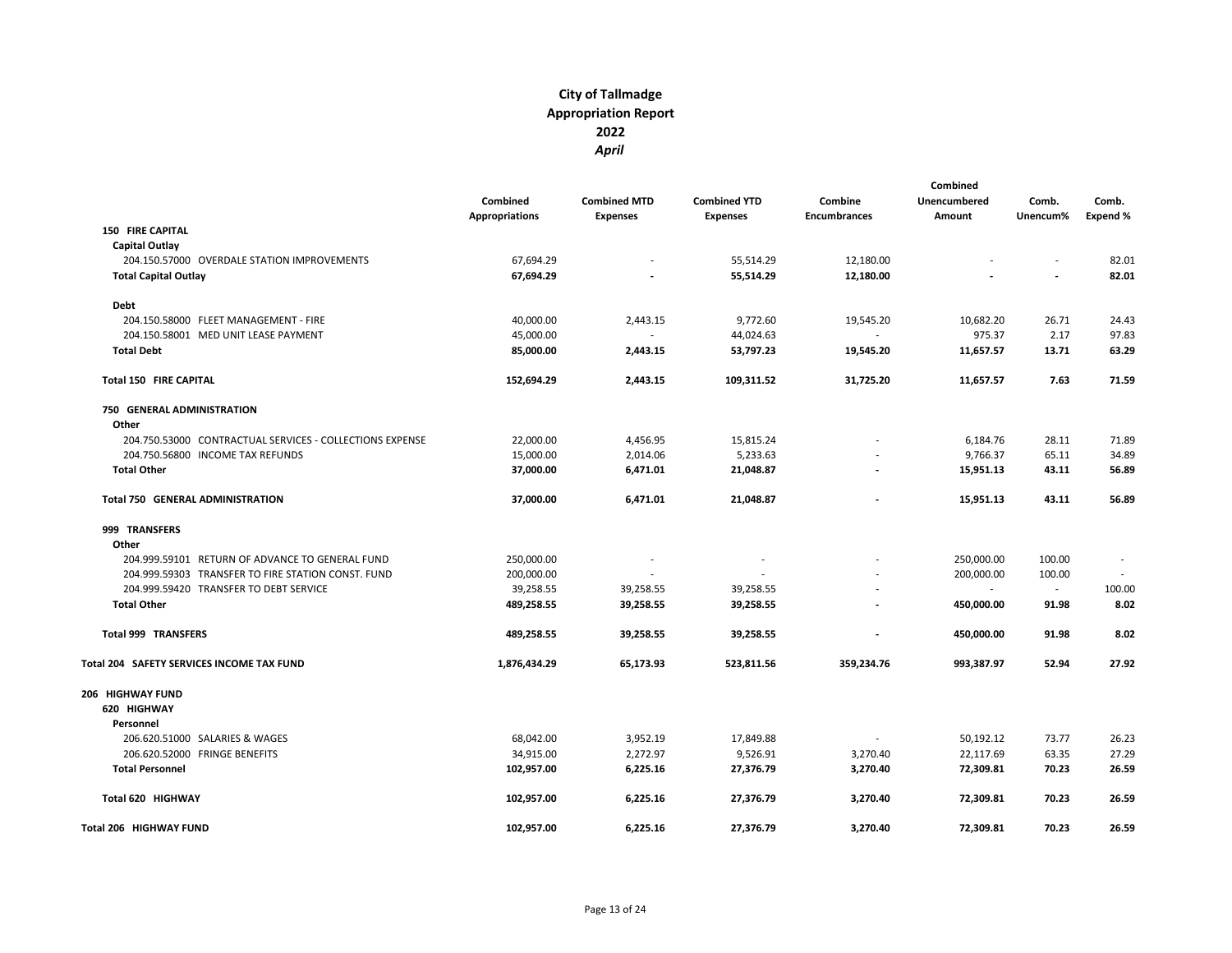|                                           | <b>Combined</b><br><b>Appropriations</b> | <b>Combined MTD</b><br><b>Expenses</b> | <b>Combined YTD</b><br><b>Expenses</b> | Combine<br><b>Encumbrances</b> | Combined<br><b>Unencumbered</b><br>Amount | Comb.<br>Unencum% | Comb.<br>Expend % |
|-------------------------------------------|------------------------------------------|----------------------------------------|----------------------------------------|--------------------------------|-------------------------------------------|-------------------|-------------------|
| 207 STREET MAINTENANCE & REPAIR           |                                          |                                        |                                        |                                |                                           |                   |                   |
| 210 CEMETERY                              |                                          |                                        |                                        |                                |                                           |                   |                   |
| Personnel                                 |                                          |                                        |                                        |                                |                                           |                   |                   |
| 207.210.51000 SALARIES & WAGES            | 68,042.00                                | 3,952.29                               | 17,849.97                              | $\overline{\phantom{a}}$       | 50,192.03                                 | 73.77             | 26.23             |
| 207.210.52000 FRINGE BENEFITS             | 34,915.00                                | 2,273.01                               | 9,526.89                               | 3,270.40                       | 22,117.71                                 | 63.35             | 27.29             |
| <b>Total Personnel</b>                    | 102,957.00                               | 6,225.30                               | 27,376.86                              | 3,270.40                       | 72,309.74                                 | 70.23             | 26.59             |
| Other                                     |                                          |                                        |                                        |                                |                                           |                   |                   |
| 207.210.53000 CONTRACTUAL SERVICES        | 34,041.50                                | 90.00                                  | 885.11                                 | 24,910.00                      | 8,246.39                                  | 24.22             | 2.60              |
| 207.210.53200 INDIGENT BURIALS            | 2,000.00                                 |                                        | 2,100.00                               | $\overline{\phantom{a}}$       | (100.00)                                  | (5.00)            | 105.00            |
| 207.210.54300 OPERATIONAL SUPPLIES        | 12,313.24                                | $\overline{\phantom{a}}$               | 68.43                                  | 5,573.92                       | 6,670.89                                  | 54.18             | 0.56              |
| 207.210.56100 BUILDING MAINT. & UTILITIES | 3,185.18                                 | 204.28                                 | 968.84                                 | 495.72                         | 1,720.62                                  | 54.02             | 30.42             |
| 207.210.56200 MAINT, & REPAIR VEHICLES    | 1,000.00                                 | $\sim$                                 |                                        | $\sim$                         | 1,000.00                                  | 100.00            |                   |
| 207.210.56800 REFUND OF SALE OF LOTS      | 3,000.00                                 | $\sim$                                 |                                        | 900.00                         | 2,100.00                                  | 70.00             | $\sim$            |
| <b>Total Other</b>                        | 55,539.92                                | 294.28                                 | 4,022.38                               | 31,879.64                      | 19,637.90                                 | 35.36             | 7.24              |
| <b>Total 210 CEMETERY</b>                 | 158,496.92                               | 6,519.58                               | 31,399.24                              | 35,150.04                      | 91,947.64                                 | 58.01             | 19.81             |
| 305 PARK MAINTENANCE                      |                                          |                                        |                                        |                                |                                           |                   |                   |
| Personnel                                 |                                          |                                        |                                        |                                |                                           |                   |                   |
| 207.305.51000 SALARIES & WAGES            | 257,917.00                               | 15,809.03                              | 71,400.35                              | $\overline{\phantom{a}}$       | 186,516.65                                | 72.32             | 27.68             |
| 207.305.52000 FRINGE BENEFITS             | 139,170.00                               | 9,091.78                               | 38,107.46                              | 13,081.65                      | 87,980.89                                 | 63.22             | 27.38             |
| <b>Total Personnel</b>                    | 397,087.00                               | 24,900.81                              | 109,507.81                             | 13,081.65                      | 274,497.54                                | 69.13             | 27.58             |
| Other                                     |                                          |                                        |                                        |                                |                                           |                   |                   |
| 207.305.53000 CONTRACTUAL SERVICES        | 93,374.00                                |                                        | 4,047.45                               | 70,447.00                      | 18,879.55                                 | 20.22             | 4.33              |
| 207.305.54300 OPERATIONAL SUPPLIES        | 25,100.00                                | 782.51                                 | 2,291.00                               | 7,940.92                       | 14,868.08                                 | 59.24             | 9.13              |
| 207.305.54400 EQUIPMENT                   | 8,715.32                                 | $\sim$                                 | 4,215.32                               | ٠                              | 4,500.00                                  | 51.63             | 48.37             |
| 207.305.56100 BUILDING MAINT. & UTILITIES | 28,372.45                                | 1,222.54                               | 3,507.43                               | 2,034.27                       | 22,830.75                                 | 80.47             | 12.36             |
| 207.305.56300 CITY BEAUTIFICATION         | 27,440.00                                | 5,400.00                               | 9,120.00                               | 10,651.00                      | 7,669.00                                  | 27.95             | 33.24             |
| <b>Total Other</b>                        | 183,001.77                               | 7,405.05                               | 23,181.20                              | 91,073.19                      | 68,747.38                                 | 37.57             | 12.67             |
| <b>Total 305 PARK MAINTENANCE</b>         | 580,088.77                               | 32,305.86                              | 132,689.01                             | 104,154.84                     | 343,244.92                                | 59.17             | 22.87             |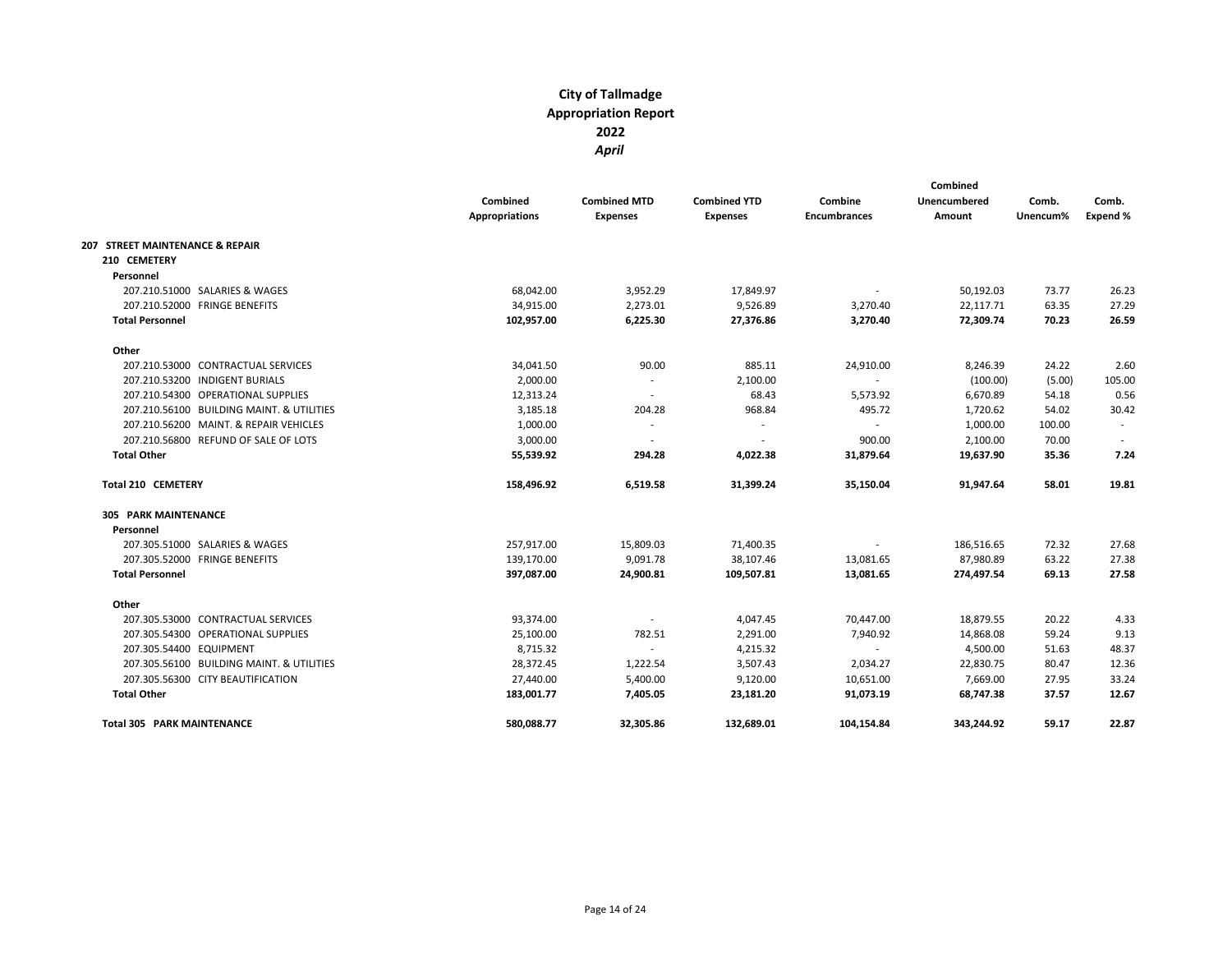|                                               |                       |                     |                          |                          | Combined                 |          |          |
|-----------------------------------------------|-----------------------|---------------------|--------------------------|--------------------------|--------------------------|----------|----------|
|                                               | Combined              | <b>Combined MTD</b> | <b>Combined YTD</b>      | Combine                  | <b>Unencumbered</b>      | Comb.    | Comb.    |
|                                               | <b>Appropriations</b> | <b>Expenses</b>     | <b>Expenses</b>          | <b>Encumbrances</b>      | Amount                   | Unencum% | Expend % |
| <b>600 STREET MAINTENANCE</b>                 |                       |                     |                          |                          |                          |          |          |
| Personnel                                     |                       |                     |                          |                          |                          |          |          |
| 207.600.51000 SALARIES & WAGES                | 713,617.00            | 44,265.23           | 199,920.52               |                          | 513,696.48               | 71.98    | 28.02    |
| 207.600.52000 FRINGE BENEFITS                 | 402,382.00            | 26,793.51           | 111,465.34               | 39,267.40                | 251,649.26               | 62.54    | 27.70    |
| <b>Total Personnel</b>                        | 1,115,999.00          | 71,058.74           | 311,385.86               | 39,267.40                | 765,345.74               | 68.58    | 27.90    |
| Other                                         |                       |                     |                          |                          |                          |          |          |
| 207.600.53000 CONTRACTUAL SERVICES            | 220,032.00            | 5,870.74            | 34,914.99                | 42,414.49                | 142,702.52               | 64.86    | 15.87    |
| 207.600.53200 LEAF PROGRAM                    | 100,252.75            |                     | 6,680.50                 | 8,572.25                 | 85,000.00                | 84.79    | 6.66     |
| 207.600.54100 OFFICE SUPPLIES & MATERIALS     | 1,500.00              | 147.68              | 647.64                   | 700.00                   | 152.36                   | 10.16    | 43.18    |
| 207.600.54200 FURNITURE & FIXTURES            | 1,500.00              | 670.60              | 670.60                   | 265.31                   | 564.09                   | 37.61    | 44.71    |
| 207.600.54300 OPERATIONAL SUPPLIES            | 132,944.16            | 8,403.34            | 19,865.87                | 38,947.70                | 74,130.59                | 55.76    | 14.94    |
| 207.600.54310 ROAD SALT                       | 191,000.00            | 40,526.16           | 147,803.35               | 118,140.00               | (74, 943.35)             | (39.24)  | 77.38    |
| 207.600.54400 EQUIPMENT                       | 41,635.85             | 3,258.63            | 5,181.44                 | 1,071.47                 | 35,382.94                | 84.98    | 12.44    |
| 207.600.54410 SAFETY EQUIPMENT                | 13,079.49             | 40.00               | 1,190.80                 | 2,378.69                 | 9,510.00                 | 72.71    | 9.10     |
| 207.600.55000 EDUCATION/TRAINING/TRAVEL       | 10,263.00             | $\sim$              | 229.00                   | 886.00                   | 9,148.00                 | 89.14    | 2.23     |
| 207.600.56100 BUILDING MAINT. & UTILITIES     | 75,651.94             | 4,209.04            | 20,498.35                | 15,060.60                | 40,092.99                | 53.00    | 27.10    |
| 207.600.56200 MAINT. & REPAIR VEHICLES        | 190,177.02            | 33,508.36           | 113,390.35               | 48,135.35                | 28,651.32                | 15.07    | 59.62    |
| <b>Total Other</b>                            | 978,036.21            | 96,634.55           | 351,072.89               | 276,571.86               | 350,391.46               | 35.83    | 35.90    |
| <b>Total 600 STREET MAINTENANCE</b>           | 2,094,035.21          | 167,693.29          | 662,458.75               | 315,839.26               | 1,115,737.20             | 53.28    | 31.64    |
| <b>651 STREET CAPITAL OUTLAY</b>              |                       |                     |                          |                          |                          |          |          |
| Capital Outlay                                |                       |                     |                          |                          |                          |          |          |
| 207.651.57000 CAPITAL OUTLAY                  | 37,000.00             | 13,963.46           | 27,895.38                |                          | 9,104.62                 | 24.61    | 75.39    |
| 207.651.57014 I-76/SR. 18 UPGRADE             | 97,584.00             |                     |                          | 97,584.00                | $\overline{\phantom{a}}$ | $\sim$   |          |
| 207.651.57125 SNOW PLOWS                      | 81,000.00             |                     |                          | $\sim$                   | 81,000.00                | 100.00   |          |
| 207.651.57180 SIDEWALK MAINTENANCE & REPAIR   | 30,000.00             |                     | ٠                        | 30,000.00                | $\sim$                   | $\sim$   |          |
| 207.651.57290 RADIOS                          | 85,000.00             |                     | $\overline{\phantom{a}}$ |                          | 85,000.00                | 100.00   |          |
| 207.651.57296 PARK IMPROVEMENTS               | 111,700.00            |                     |                          | 120,103.09               | (8,403.09)               | (7.52)   |          |
| 207.651.57321 CROSS WALK SIGNALS              | 61,930.00             |                     | 31,930.00                | ÷.                       | 30,000.00                | 48.44    | 51.56    |
| 207.651.57330 CONCRETE MAINTENANCE AND REPAIR | 250,000.00            |                     | $\overline{\phantom{a}}$ | 186,275.00               | 63,725.00                | 25.49    |          |
| 207.651.57600 CRACK SEAL                      | 20,000.00             |                     | ٠                        | 10,000.00                | 10,000.00                | 50.00    |          |
| 207.651.57601 ASPHALT RESURFACING & REPAIR    | 852,920.00            |                     | ä,                       | 792,132.98               | 60,787.02                | 7.13     |          |
| 207.651.57602 PAVEMENT MARKING                | 67,000.00             |                     |                          | 56,316.03                | 10,683.97                | 15.95    |          |
| 207.651.57608 CULVERT REPLACEMENT/REPAIR      | 110,500.00            |                     | ٠                        | 110,500.00               | $\sim$                   | $\sim$   |          |
| 207.651.57901 COLUMBARIUM                     | 70,000.00             |                     |                          | $\overline{\phantom{a}}$ | 70,000.00                | 100.00   |          |
| <b>Total Capital Outlay</b>                   | 1,874,634.00          | 13,963.46           | 59,825.38                | 1,402,911.10             | 411,897.52               | 21.97    | 3.19     |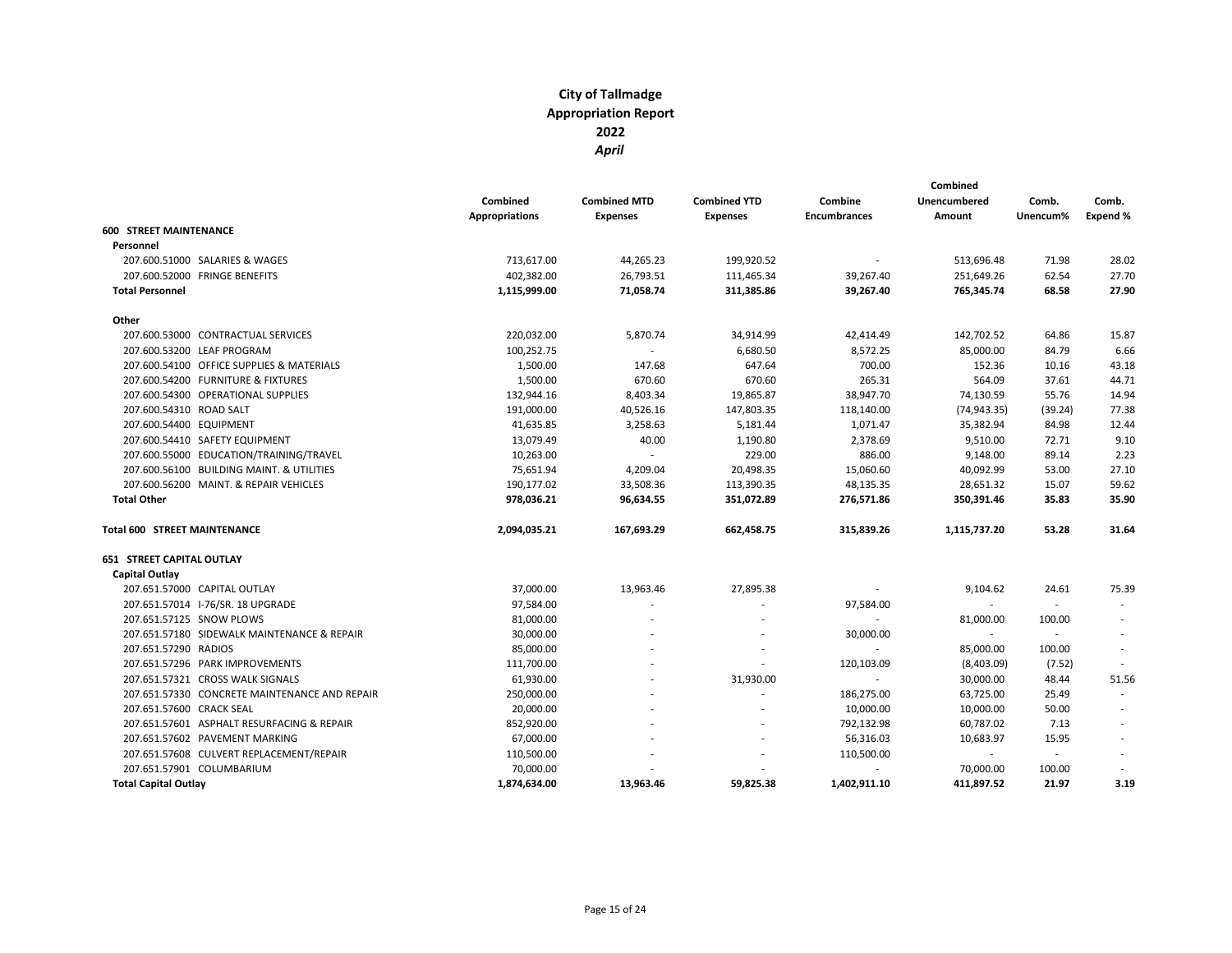|                       |                     |                     | Combined            |                     |          |                          |
|-----------------------|---------------------|---------------------|---------------------|---------------------|----------|--------------------------|
| Combined              | <b>Combined MTD</b> | <b>Combined YTD</b> | Combine             | <b>Unencumbered</b> | Comb.    | Comb.                    |
| <b>Appropriations</b> | <b>Expenses</b>     | <b>Expenses</b>     | <b>Encumbrances</b> | Amount              | Unencum% | Expend %                 |
|                       |                     |                     |                     |                     |          |                          |
| 11,000.00             | 909.54              | 3,638.16            | 7,276.32            | 85.52               | 0.78     | 33.07                    |
| 45,200.00             |                     |                     |                     | 45,200.00           | 100.00   | $\overline{\phantom{a}}$ |
| 40,000.00             |                     | 39,790.07           |                     | 209.93              | 0.52     | 99.48                    |
| 70,000.00             |                     | $\sim$              |                     | 70,000.00           | 100.00   |                          |
| 166,200.00            | 909.54              | 43,428.23           | 7,276.32            | 115,495.45          | 69.49    | 26.13                    |
| 2,040,834.00          | 14,873.00           | 103,253.61          | 1,410,187.42        | 527,392.97          | 25.84    | 5.06                     |
| 4,873,454.90          | 221,391.73          | 929,800.61          | 1,865,331.56        | 2,078,322.73        | 42.65    | 19.08                    |
|                       |                     |                     |                     |                     |          |                          |
|                       |                     |                     |                     |                     |          |                          |
|                       |                     |                     |                     |                     |          |                          |
| 89,990.00             |                     | 49,990.00           |                     | 40,000.00           | 44.45    | 55.55                    |
| 89,990.00             |                     | 49,990.00           |                     | 40,000.00           | 44.45    | 55.55                    |
| 89,990.00             |                     | 49,990.00           |                     | 40,000.00           | 44.45    | 55.55                    |
| 89,990.00             |                     | 49,990.00           |                     | 40,000.00           | 44.45    | 55.55                    |
|                       |                     |                     |                     |                     |          |                          |
|                       |                     |                     |                     |                     |          |                          |
|                       |                     |                     |                     |                     |          |                          |
| 64,267.50             | 64,267.50           | 64,267.50           |                     |                     |          | 100.00                   |
| 64,267.50             | 64,267.50           | 64,267.50           |                     |                     |          | 100.00                   |
|                       |                     |                     |                     |                     |          | 100.00                   |
|                       |                     |                     |                     |                     |          |                          |
| 64,267.50             | 64,267.50           | 64,267.50           |                     |                     |          | 100.00                   |
|                       |                     |                     |                     |                     |          |                          |
|                       |                     |                     |                     |                     |          |                          |
|                       |                     |                     |                     |                     |          |                          |
| 500.00                |                     |                     |                     | 500.00              | 100.00   |                          |
| 500.00                |                     |                     |                     | 500.00              | 100.00   |                          |
| 500.00                |                     |                     |                     | 500.00              | 100.00   |                          |
| 500.00                |                     |                     |                     | 500.00              | 100.00   |                          |
|                       | 64,267.50           | 64,267.50           | 64,267.50           |                     |          |                          |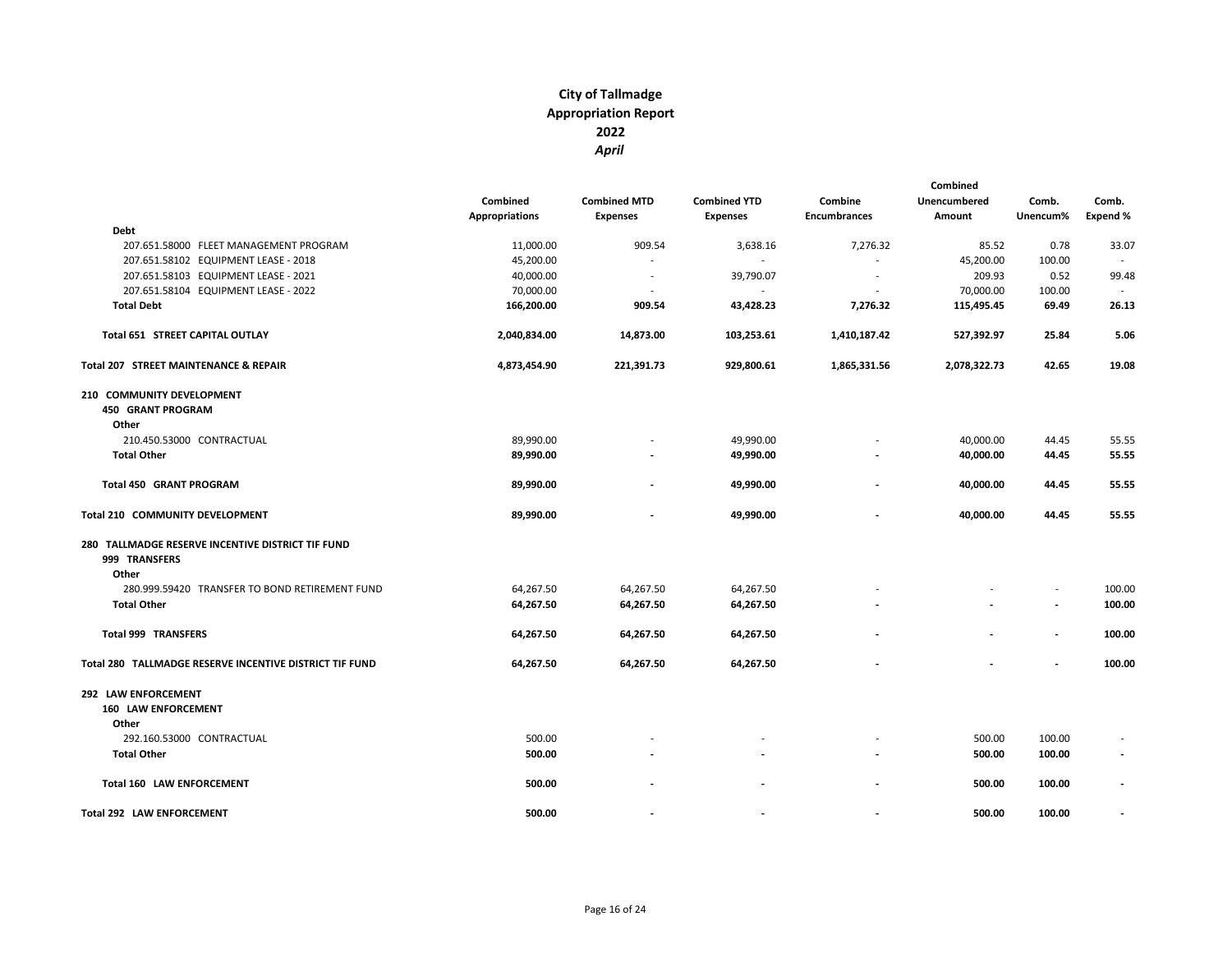|                                                 |                |                     |                          |                          | Combined     |          |                          |
|-------------------------------------------------|----------------|---------------------|--------------------------|--------------------------|--------------|----------|--------------------------|
|                                                 | Combined       | <b>Combined MTD</b> | <b>Combined YTD</b>      | Combine                  | Unencumbered | Comb.    | Comb.                    |
|                                                 | Appropriations | <b>Expenses</b>     | <b>Expenses</b>          | <b>Encumbrances</b>      | Amount       | Unencum% | <b>Expend %</b>          |
| 293 DRUG LAW ENFORCEMENT                        |                |                     |                          |                          |              |          |                          |
| <b>165 DRUG LAW ENFORCEMENT</b>                 |                |                     |                          |                          |              |          |                          |
| Other                                           |                |                     |                          |                          |              |          |                          |
| 293.165.53000 CONTRACTUAL                       | 7,206.62       |                     |                          | 2,206.62                 | 5,000.00     | 69.38    |                          |
| <b>Total Other</b>                              | 7,206.62       |                     |                          | 2,206.62                 | 5,000.00     | 69.38    |                          |
| <b>Total 165 DRUG LAW ENFORCEMENT</b>           | 7,206.62       |                     | $\blacksquare$           | 2,206.62                 | 5,000.00     | 69.38    |                          |
| <b>Total 293 DRUG LAW ENFORCEMENT</b>           | 7,206.62       |                     | $\overline{\phantom{a}}$ | 2,206.62                 | 5,000.00     | 69.38    |                          |
| 295 LAW ENFORMCEMENT ASSISTANCE                 |                |                     |                          |                          |              |          |                          |
| 100 POLICE                                      |                |                     |                          |                          |              |          |                          |
| Other                                           |                |                     |                          |                          |              |          |                          |
| 295.100.55000 EDUCATION/TRAINING/TRAVEL         | 5,000.00       |                     |                          |                          | 5,000.00     | 100.00   |                          |
| <b>Total Other</b>                              | 5,000.00       |                     |                          |                          | 5,000.00     | 100.00   | $\overline{\phantom{a}}$ |
| Total 100 POLICE                                | 5,000.00       |                     |                          |                          | 5,000.00     | 100.00   |                          |
| Total 295 LAW ENFORMCEMENT ASSISTANCE           | 5,000.00       |                     | $\overline{\phantom{a}}$ | $\overline{\phantom{a}}$ | 5,000.00     | 100.00   |                          |
| 303 FIRE STATION CONSTRUCTION FUND              |                |                     |                          |                          |              |          |                          |
| <b>150 FIRE CAPITAL</b>                         |                |                     |                          |                          |              |          |                          |
| Other                                           |                |                     |                          |                          |              |          |                          |
| 303.150.53000 CONTRACTUAL SERVICES              | 54,721.59      | 16,986.75           | 22,638.43                | 39,503.16                | (7,420.00)   | (13.56)  | 41.37                    |
| 303.150.57000 CAPITAL OUTLAY                    | 7,272,886.83   | 733,878.37          | 2,223,488.00             | 4,855,702.63             | 193,696.20   | 2.66     | 30.57                    |
| <b>Total Other</b>                              | 7,327,608.42   | 750,865.12          | 2,246,126.43             | 4,895,205.79             | 186,276.20   | 2.54     | 30.65                    |
| <b>Total 150 FIRE CAPITAL</b>                   | 7,327,608.42   | 750,865.12          | 2,246,126.43             | 4,895,205.79             | 186,276.20   | 2.54     | 30.65                    |
| <b>Total 303 FIRE STATION CONSTRUCTION FUND</b> | 7,327,608.42   | 750,865.12          | 2,246,126.43             | 4,895,205.79             | 186,276.20   | 2.54     | 30.65                    |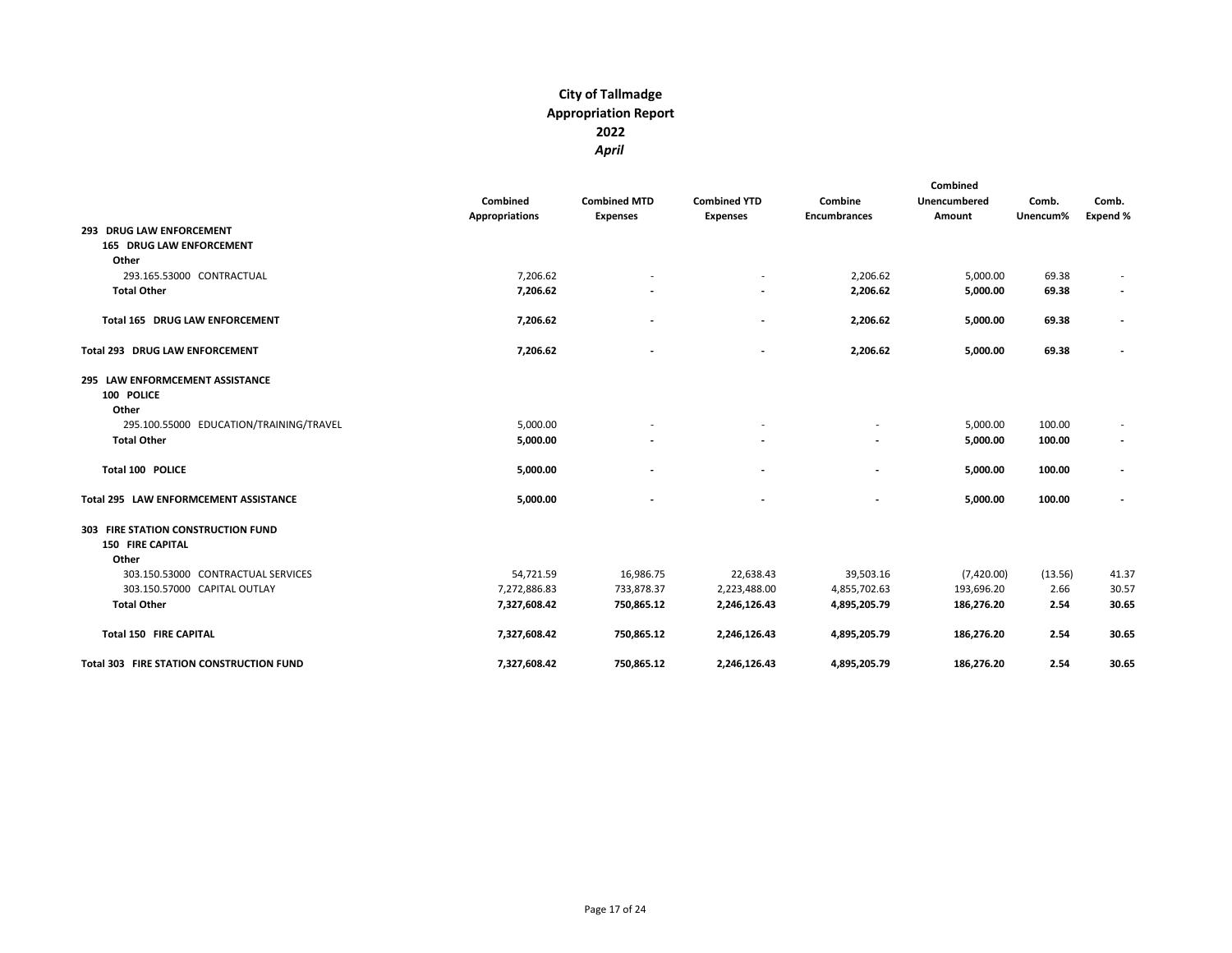|                                             | Combined       | <b>Combined MTD</b> | <b>Combined YTD</b>      | Combine                  | Combined<br>Unencumbered | Comb.                    | Comb.                    |
|---------------------------------------------|----------------|---------------------|--------------------------|--------------------------|--------------------------|--------------------------|--------------------------|
|                                             | Appropriations | <b>Expenses</b>     | <b>Expenses</b>          | <b>Encumbrances</b>      | Amount                   | Unencum%                 | <b>Expend %</b>          |
| 319 GENERAL INFRA RESERVE                   |                |                     |                          |                          |                          |                          |                          |
| 900 GENERAL INFRASTRUCTURE                  |                |                     |                          |                          |                          |                          |                          |
| Other                                       |                |                     |                          |                          |                          |                          |                          |
| 319.900.53000 CONTRACTUAL                   | 15,000.00      |                     |                          |                          | 15,000.00                | 100.00                   |                          |
| 319.900.56200 OLD TOWN HALL MAINTENANCE     | 55,000.00      |                     |                          | 54,300.00                | 700.00                   | 1.27                     |                          |
| <b>Total Other</b>                          | 70,000.00      |                     |                          | 54,300.00                | 15,700.00                | 22.43                    | $\overline{\phantom{a}}$ |
| <b>Total 900 GENERAL INFRASTRUCTURE</b>     | 70,000.00      |                     | $\overline{\phantom{a}}$ | 54,300.00                | 15,700.00                | 22.43                    | $\overline{\phantom{a}}$ |
| <b>Total 319 GENERAL INFRA RESERVE</b>      | 70,000.00      |                     | $\overline{\phantom{a}}$ | 54,300.00                | 15,700.00                | 22.43                    |                          |
| 328 EAST AVE. IMPROVEMENT FUND              |                |                     |                          |                          |                          |                          |                          |
| <b>651 STREET CAPITAL OUTLAY</b>            |                |                     |                          |                          |                          |                          |                          |
| Other<br>328.651.53000 CONTRACTUAL SERVICES |                |                     | 218,252.55               |                          |                          | $\overline{a}$           | 17.97                    |
|                                             | 1,214,598.41   | 33,876.23<br>$\sim$ | 112,320.15               | 996,345.86<br>213,216.09 |                          | $\overline{\phantom{a}}$ | 34.50                    |
| 328.651.57000 CAPITAL OUTLAY                | 325,536.24     |                     |                          |                          |                          | $\overline{\phantom{a}}$ |                          |
| <b>Total Other</b>                          | 1,540,134.65   | 33,876.23           | 330,572.70               | 1,209,561.95             |                          |                          | 21.46                    |
| Total 651 STREET CAPITAL OUTLAY             | 1,540,134.65   | 33,876.23           | 330,572.70               | 1,209,561.95             |                          | $\overline{\phantom{a}}$ | 21.46                    |
| Total 328 EAST AVE. IMPROVEMENT FUND        | 1,540,134.65   | 33,876.23           | 330,572.70               | 1,209,561.95             |                          |                          | 21.46                    |
| 350 FEMA HAZARD MITIGATION GRANT FUND       |                |                     |                          |                          |                          |                          |                          |
| 515 STORM WATER                             |                |                     |                          |                          |                          |                          |                          |
| Other                                       |                |                     |                          |                          |                          |                          |                          |
| 350.515.53000 CONTRACTUAL SERVICES          |                | 1,647.62            | 3,476.37                 | 21,586.25                | (25,062.62)              | (100.00)                 |                          |
| 350.515.57000 CAPITAL OUTLAY                | 187,992.21     | $\mathbf{r}$        | 159,195.26               | ÷.                       | 28,796.95                | 15.32                    | 84.68                    |
| <b>Total Other</b>                          | 187,992.21     | 1,647.62            | 162,671.63               | 21,586.25                | 3,734.33                 | 1.99                     | 86.53                    |
| <b>Total 515 STORM WATER</b>                | 187,992.21     | 1,647.62            | 162,671.63               | 21,586.25                | 3,734.33                 | 1.99                     | 86.53                    |
| 999 TRANSFERS                               |                |                     |                          |                          |                          |                          |                          |
| Other                                       |                |                     |                          |                          |                          |                          |                          |
| 350.999.59101 RETURN OF ADVANCE             | 189,448.00     |                     |                          |                          | 189,448.00               | 100.00                   |                          |
| <b>Total Other</b>                          | 189,448.00     |                     |                          |                          | 189,448.00               | 100.00                   | $\overline{\phantom{a}}$ |
| Total 999 TRANSFERS                         | 189,448.00     |                     |                          |                          | 189,448.00               | 100.00                   |                          |
| Total 350 FEMA HAZARD MITIGATION GRANT FUND | 377,440.21     | 1,647.62            | 162,671.63               | 21,586.25                | 193,182.33               | 51.18                    | 43.10                    |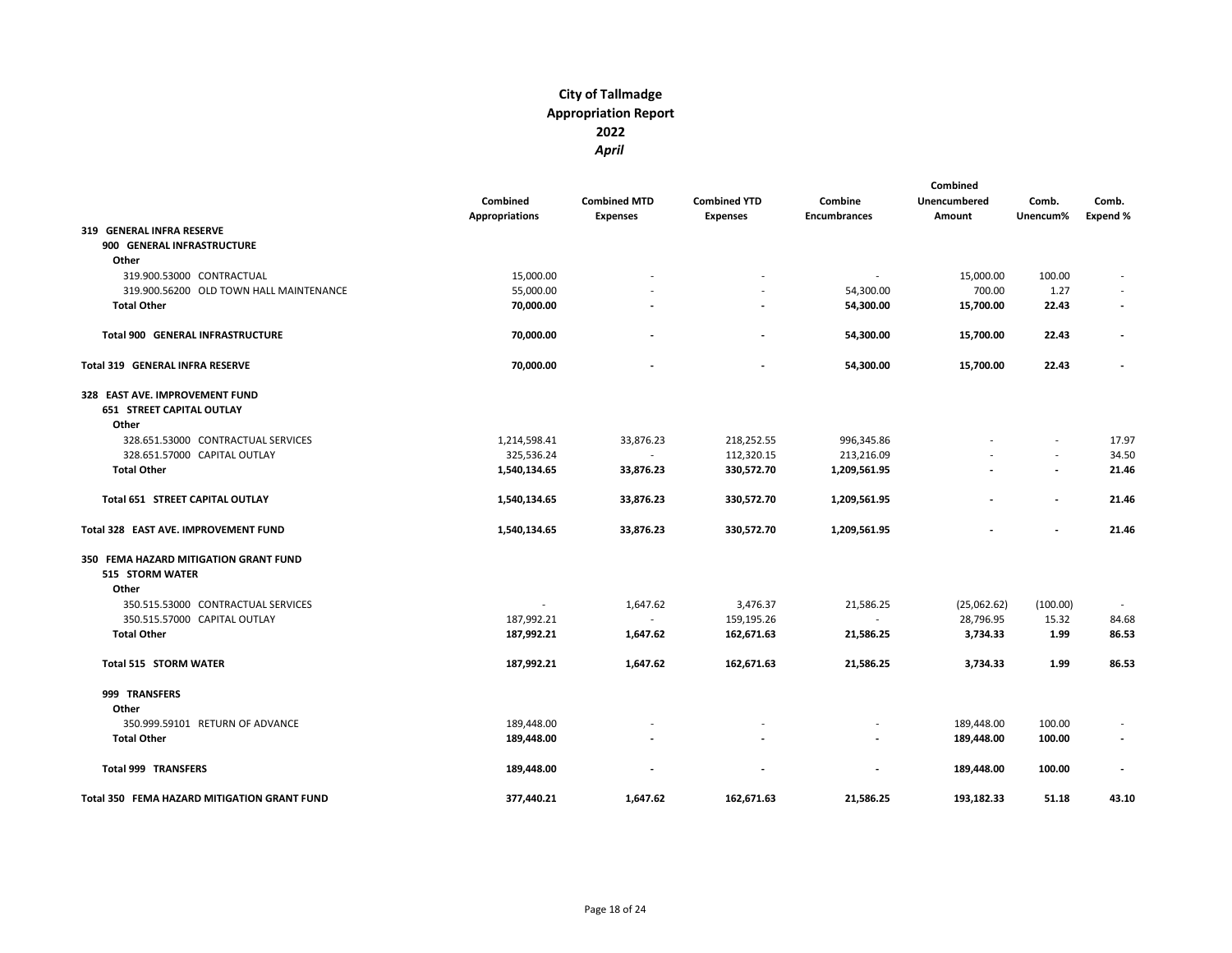|                                                                                  | Combined<br>Appropriations | <b>Combined MTD</b><br><b>Expenses</b> | <b>Combined YTD</b><br><b>Expenses</b> | Combine<br><b>Encumbrances</b> | Combined<br><b>Unencumbered</b><br>Amount | Comb.<br>Unencum% | Comb.<br><b>Expend %</b> |
|----------------------------------------------------------------------------------|----------------------------|----------------------------------------|----------------------------------------|--------------------------------|-------------------------------------------|-------------------|--------------------------|
| <b>420 BOND RETIREMENT</b>                                                       |                            |                                        |                                        |                                |                                           |                   |                          |
| 800 BOND RETIREMENT                                                              |                            |                                        |                                        |                                |                                           |                   |                          |
| Other                                                                            |                            |                                        |                                        |                                |                                           |                   |                          |
| 420.800.58110 TRUSTEE ADMINISTRATION                                             | 5,000.00                   |                                        |                                        |                                | 5,000.00                                  | 100.00            |                          |
| 420.800.58236 RECREATION IMPROV. REFUNDING 2015                                  | 243,500.00                 |                                        |                                        | 34,193.75                      | 209,306.25                                | 85.96             |                          |
| 420.800.58238 RECREATION VARIOUS PURPOSE, 2020 REFUNDING                         | 250,140.00                 |                                        |                                        | 12,569.99                      | 237,570.01                                | 94.97             |                          |
| 420.800.58239 LADDER TRUCK BONDS 2020                                            | 144,520.00                 |                                        |                                        | 7,260.00                       | 137,260.00                                | 94.98             |                          |
| 420.800.58240 FIRE STATION #2 2021                                               | 513,680.00                 |                                        |                                        | 132,080.00                     | 381,600.00                                | 74.29             |                          |
| 420.800.58241 EAST AVE/WASHBURN INTERSECTION 2021                                | 64,267.50                  |                                        |                                        | 16,542.50                      | 47,725.00                                 | 74.26             |                          |
| <b>Total Other</b>                                                               | 1,221,107.50               |                                        |                                        | 202,646.24                     | 1,018,461.26                              | 83.40             |                          |
| Total 800 BOND RETIREMENT                                                        | 1,221,107.50               |                                        |                                        | 202,646.24                     | 1,018,461.26                              | 83.40             |                          |
| <b>Total 420 BOND RETIREMENT</b>                                                 | 1,221,107.50               |                                        |                                        | 202,646.24                     | 1,018,461.26                              | 83.40             |                          |
| 517 SAN SEWER INFRASTRUCTURE RESER<br>540 SANITARY SEWER INFRASTRUCTURE<br>Other |                            |                                        |                                        |                                |                                           |                   |                          |
| 517.540.53000 CONTRACTUAL                                                        | 92,236.50                  |                                        | 4,034.50                               | 8,202.00                       | 80,000.00                                 | 86.73             | 4.37                     |
| 517.540.57000 CAPITAL OUTLAY                                                     | 40,000.00                  |                                        | $\sim$                                 | 29,700.00                      | 10,300.00                                 | 25.75             |                          |
| 517.540.57001 SEWER CLEANING & TELEVISING                                        | 85,000.00                  |                                        |                                        | ٠                              | 85,000.00                                 | 100.00            | $\sim$                   |
| 517.540.57002 SEWER REHABILITATION                                               | 112,408.07                 |                                        | 32,408.07                              | ÷.                             | 80,000.00                                 | 71.17             | 28.83                    |
| 517.540.57009 METER REPLACEMENT                                                  | 33,532.26                  | 10,979.58                              | 13,244.15                              | 5,847.90                       | 14,440.21                                 | 43.06             | 39.50                    |
| <b>Total Other</b>                                                               | 363,176.83                 | 10,979.58                              | 49,686.72                              | 43,749.90                      | 269,740.21                                | 74.27             | 13.68                    |
| Total 540 SANITARY SEWER INFRASTRUCTURE                                          | 363,176.83                 | 10,979.58                              | 49,686.72                              | 43,749.90                      | 269,740.21                                | 74.27             | 13.68                    |
| Total 517 SAN SEWER INFRASTRUCTURE RESER                                         | 363,176.83                 | 10,979.58                              | 49,686.72                              | 43,749.90                      | 269,740.21                                | 74.27             | 13.68                    |
| 518 WATER OPERATING INFRA RESERVE<br>530 WATER INFRASTRUCTURE                    |                            |                                        |                                        |                                |                                           |                   |                          |
| Other                                                                            |                            |                                        |                                        |                                |                                           |                   |                          |
| 518.530.53000 CONTRACTUAL SERVICES                                               | 65,000.00                  |                                        |                                        |                                | 65,000.00                                 | 100.00            |                          |
| 518.530.57001 WATER TOWER MAINTENANCE & REPAIR                                   | 24,775.00                  |                                        | 24,775.00                              |                                | $\overline{\phantom{a}}$                  | $\sim$            | 100.00                   |
| 518.530.57009 METER REPLACEMENT                                                  | 33,532.26                  | 10,979.58                              | 13,244.14                              | 5,847.90                       | 14,440.22                                 | 43.06             | 39.50                    |
| 518.530.57010 HYDRANT & VALVE REPLACEMENT                                        | 25,000.00                  |                                        |                                        | 25,392.00                      | (392.00)                                  | (1.57)            |                          |
| 518.530.57108 SOUTHWEST AVE. WATERLINE                                           | 14,172.78                  | 3,682.52                               | 3,682.52                               | 10,490.26                      | $\overline{\phantom{a}}$                  | $\sim$            | 25.98                    |
| 518.530.57109 EAST AVE. WATERLINE, CIRCLE TO ALLING                              | 25,365.59                  | 4,714.22                               | 5,459.74                               | 19,905.85                      | $\overline{\phantom{a}}$                  | $\sim$            | 21.52                    |
| <b>Total Other</b>                                                               | 187,845.63                 | 19,376.32                              | 47,161.40                              | 61,636.01                      | 79,048.22                                 | 42.08             | 25.11                    |
| <b>Total 530 WATER INFRASTRUCTURE</b>                                            | 187,845.63                 | 19,376.32                              | 47,161.40                              | 61,636.01                      | 79,048.22                                 | 42.08             | 25.11                    |
| Total 518 WATER OPERATING INFRA RESERVE                                          | 187,845.63                 | 19,376.32                              | 47,161.40                              | 61,636.01                      | 79,048.22                                 | 42.08             | 25.11                    |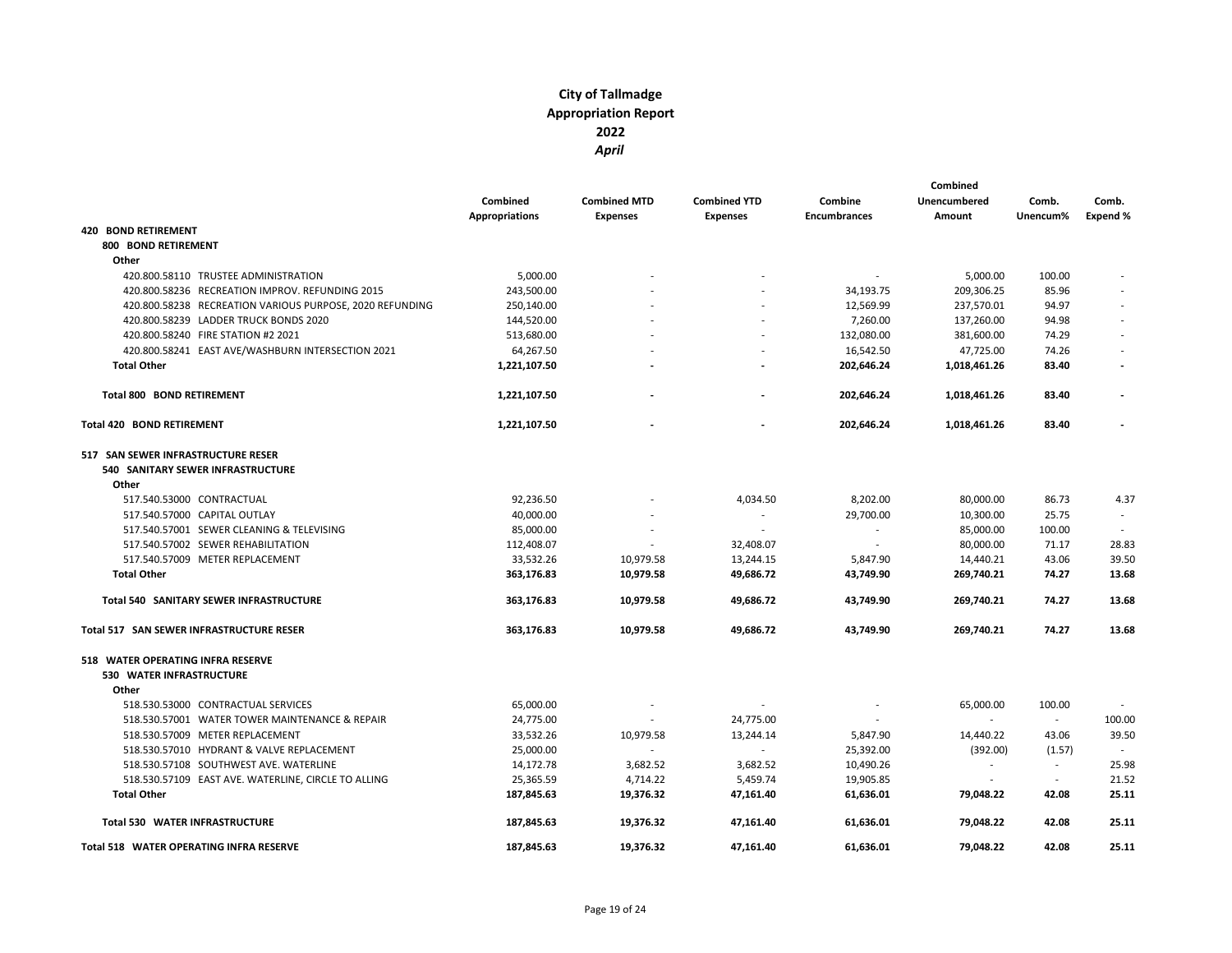|                                             |                       |                     |                     |                     | Combined                 |          |          |
|---------------------------------------------|-----------------------|---------------------|---------------------|---------------------|--------------------------|----------|----------|
|                                             | Combined              | <b>Combined MTD</b> | <b>Combined YTD</b> | Combine             | Unencumbered             | Comb.    | Comb.    |
|                                             | <b>Appropriations</b> | <b>Expenses</b>     | <b>Expenses</b>     | <b>Encumbrances</b> | Amount                   | Unencum% | Expend % |
| 571 SANITARY SEWER OPERATING                |                       |                     |                     |                     |                          |          |          |
| 500 SANITARY SEWER                          |                       |                     |                     |                     |                          |          |          |
| Personnel                                   |                       |                     |                     |                     |                          |          |          |
| 571.500.51000 SALARIES & WAGES              | 387,779.00            | 23,655.55           | 92,134.71           | $\sim$              | 295,644.29               | 76.24    | 23.76    |
| 571.500.52000 FRINGE BENEFITS               | 198,484.73            | 12,684.59           | 49,733.01           | 17,631.12           | 131,120.60               | 66.06    | 25.06    |
| <b>Total Personnel</b>                      | 586,263.73            | 36,340.14           | 141,867.72          | 17,631.12           | 426,764.89               | 72.79    | 24.20    |
| Other                                       |                       |                     |                     |                     |                          |          |          |
| 571.500.53000 CONTRACTUAL SERVICES          | 319,494.00            | 133,798.71          | 198,875.31          | 63,366.17           | 57,252.52                | 17.92    | 62.25    |
| 571.500.53100 SUMMIT COUNTY SEWER           | 1,400,000.00          | $\sim$              | 347,512.47          |                     | 1,052,487.53             | 75.18    | 24.82    |
| 571.500.53200 CITY OF AKRON SEWER           | 1,970,000.00          | 205,151.86          | 528,924.65          |                     | 1,441,075.35             | 73.15    | 26.85    |
| 571.500.54100 OFFICE SUPPLIES & MATERIALS   | 4,180.00              | $\sim$              | 331.00              | 184.00              | 3,665.00                 | 87.68    | 7.92     |
| 571.500.54300 OPERATIONAL SUPPLIES          | 80,489.15             | 3,462.76            | 13,321.58           | 13,224.76           | 53,942.81                | 67.02    | 16.55    |
| 571.500.54400 EQUIPMENT                     | 44,026.33             | 24,235.01           | 25,335.16           | 7,461.89            | 11,229.28                | 25.51    | 57.55    |
| 571.500.54410 SAFETY EQUIPMENT              | 10,000.00             | 144.49              | 1,567.99            | 100.00              | 8,332.01                 | 83.32    | 15.68    |
| 571.500.55000 EDUCATION/TRAINING/TRAVEL     | 3,746.50              |                     | 17.00               | 34.00               | 3,695.50                 | 98.64    | 0.45     |
| 571.500.56100 BUILDING MAINT. & UTILITIES   | 27,575.28             | 332.55              | 5,336.46            | 9,100.55            | 13,138.27                | 47.65    | 19.35    |
| 571.500.56200 MAINT. & REPAIR VEHICLES      | 15,262.97             | 1,537.74            | 6,177.46            | 21,283.84           | (12, 198.33)             | (79.92)  | 40.47    |
| 571.500.56560 AUDITOR & TREASURER FEE       | 1,500.00              | 993.08              | 993.08              |                     | 506.92                   | 33.79    | 66.21    |
| <b>Total Other</b>                          | 3,876,274.23          | 369,656.20          | 1,128,392.16        | 114,755.21          | 2,633,126.86             | 67.93    | 29.11    |
| <b>Capital Outlay</b>                       |                       |                     |                     |                     |                          |          |          |
| 571.500.57100 METER READING SYSTEM UPGRADES | 125,000.00            |                     |                     |                     | 125,000.00               | 100.00   |          |
| 571.500.57331 MASTER METER REPLACEMENT      | 20,000.00             |                     |                     |                     | 20,000.00                | 100.00   |          |
| 571.500.57656 BEECHWOOD SEWER REHAB         | 100,000.00            |                     | 93,726.05           | 6,273.95            | $\overline{\phantom{a}}$ | $\sim$   | 93.73    |
| <b>Total Capital Outlay</b>                 | 245,000.00            |                     | 93,726.05           | 6,273.95            | 145,000.00               | 59.18    | 38.26    |
| Debt                                        |                       |                     |                     |                     |                          |          |          |
| 571.500.58000 FLEET MANAGEMENT PROGRAM      | 40,500.00             | 891.19              | 3,564.76            | 7,129.52            | 29,805.72                | 73.59    | 8.80     |
| 571.500.58001 HYDRO VAC TRUCK LEASES 2020   | 41,000.00             | 40,812.07           | 40,812.07           | $\sim$              | 187.93                   | 0.46     | 99.54    |
| 571.500.58002 EQUIPMENT LEASE - 2021        | 59,000.00             |                     | 58,886.76           |                     | 113.24                   | 0.19     | 99.81    |
| <b>Total Debt</b>                           | 140,500.00            | 41,703.26           | 103,263.59          | 7,129.52            | 30,106.89                | 21.43    | 73.50    |
| <b>Total 500 SANITARY SEWER</b>             | 4,848,037.96          | 447,699.60          | 1,467,249.52        | 145,789.80          | 3,234,998.64             | 66.73    | 30.26    |
| <b>Total 571 SANITARY SEWER OPERATING</b>   | 4,848,037.96          | 447,699.60          | 1,467,249.52        | 145,789.80          | 3,234,998.64             | 66.73    | 30.26    |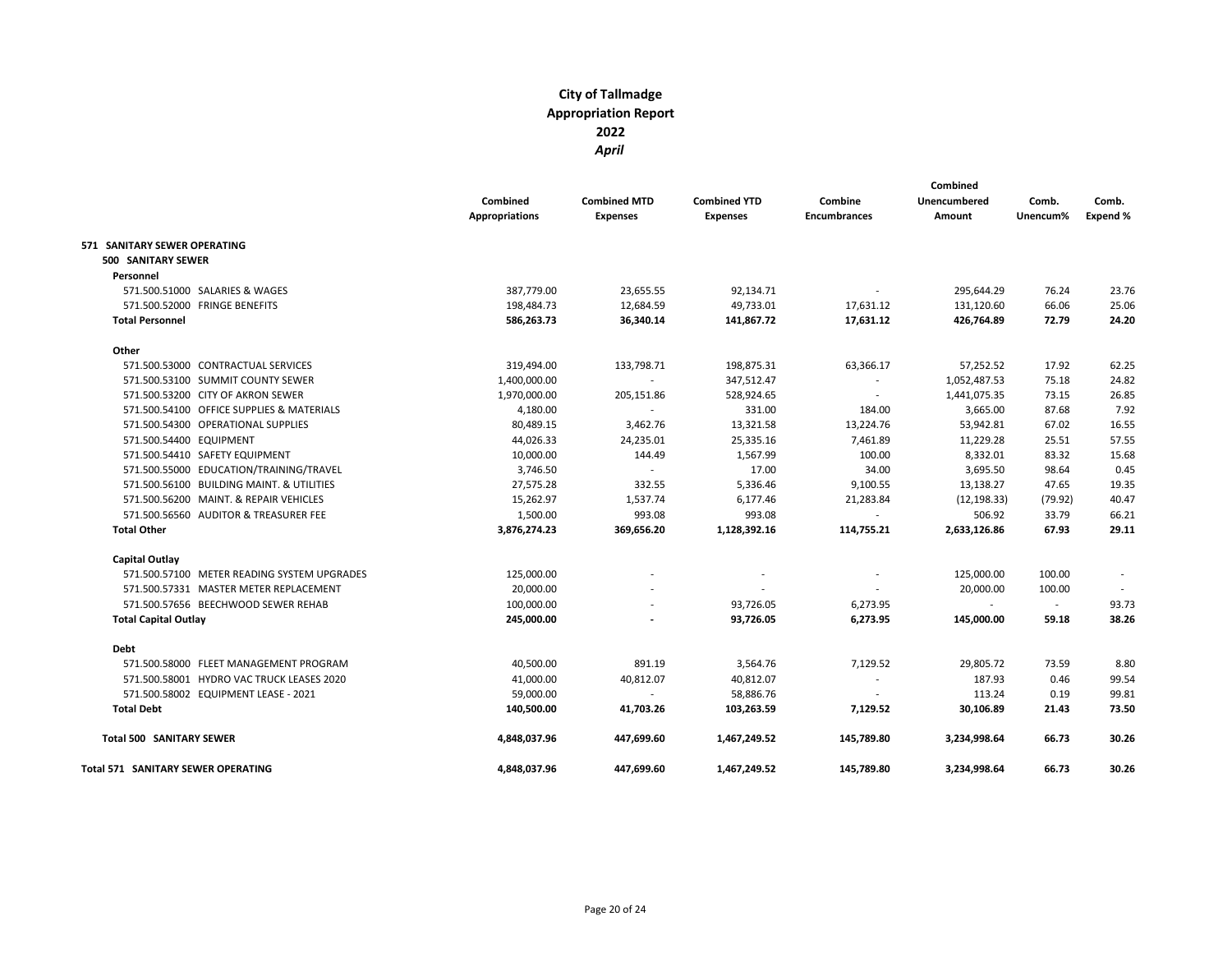|                                                   |                                   |                                        |                                        |                                | Combined               |                   |                   |
|---------------------------------------------------|-----------------------------------|----------------------------------------|----------------------------------------|--------------------------------|------------------------|-------------------|-------------------|
|                                                   | Combined<br><b>Appropriations</b> | <b>Combined MTD</b><br><b>Expenses</b> | <b>Combined YTD</b><br><b>Expenses</b> | Combine<br><b>Encumbrances</b> | Unencumbered<br>Amount | Comb.<br>Unencum% | Comb.<br>Expend % |
| <b>572 WATER OPERATING</b>                        |                                   |                                        |                                        |                                |                        |                   |                   |
| 510 WATER                                         |                                   |                                        |                                        |                                |                        |                   |                   |
| Personnel                                         |                                   |                                        |                                        |                                |                        |                   |                   |
| 572.510.51000 SALARIES & WAGES                    | 387,779.00                        | 23,655.53                              | 92,134.77                              |                                | 295,644.23             | 76.24             | 23.76             |
| 572.510.52000 FRINGE BENEFITS                     | 198,484.73                        | 12,684.67                              | 49,740.46                              | 17,653.77                      | 131,090.50             | 66.05             | 25.06             |
| <b>Total Personnel</b>                            | 586,263.73                        | 36,340.20                              | 141,875.23                             | 17,653.77                      | 426,734.73             | 72.79             | 24.20             |
| Other                                             |                                   |                                        |                                        |                                |                        |                   |                   |
| 572.510.53000 CONTRACTUAL SERVICES                | 206,035.86                        | 7,416.89                               | 69,365.19                              | 41,916.19                      | 94,754.48              | 45.99             | 33.67             |
| 572.510.53200 CITY OF AKRON WATER                 | 1,087,063.70                      | 75,827.88                              | 312,559.22                             |                                | 774,504.48             | 71.25             | 28.75             |
| 572.510.54100 OFFICE SUPPLIES & MATERIALS         | 4,179.99                          |                                        | 331.02                                 | 184.00                         | 3,664.97               | 87.68             | 7.92              |
| 572.510.54300 OPERATIONAL SUPPLIES                | 81,055.50                         | 3,462.76                               | 13,344.74                              | 13,862.74                      | 53,848.02              | 66.43             | 16.46             |
| 572.510.54400 EQUIPMENT                           | 43,827.29                         | 24,935.59                              | 27,135.03                              | 7,461.89                       | 9,230.37               | 21.06             | 61.91             |
| 572.510.54410 SAFETY EQUIPMENT                    | 10,000.00                         | 144.48                                 | 1,567.98                               | 100.00                         | 8,332.02               | 83.32             | 15.68             |
| 572.510.55000 EDUCATION/TRAINING/TRAVEL           | 6,146.50                          | ÷.                                     | 62.00                                  | 51.00                          | 6,033.50               | 98.16             | 1.01              |
| 572.510.56100 BUILDING MAINT. & UTILITIES         | 67,825.69                         | 1,410.98                               | 17,973.27                              | 15,769.65                      | 34,082.77              | 50.25             | 26.50             |
| 572.510.56200 MAINT, & REPAIR VEHICLES            | 30,262.97                         | 1,326.45                               | 6,426.83                               | 17,748.16                      | 6,087.98               | 20.12             | 21.24             |
| 572.510.56560 AUDITOR & TREASURER FEE             |                                   | 55.20                                  | 55.20                                  | $\sim$                         | (55.20)                | (100.00)          | $\sim$            |
| 572.510.56800 REFUNDS                             | 2,000.00                          | L.                                     | 97.24                                  | $\overline{\phantom{a}}$       | 1,902.76               | 95.14             | 4.86              |
| <b>Total Other</b>                                | 1,538,397.50                      | 114,580.23                             | 448,917.72                             | 97,093.63                      | 992,386.15             | 64.51             | 29.18             |
| Capital Outlay                                    |                                   |                                        |                                        |                                |                        |                   |                   |
| 572.510.57000 CAPITAL OUTLAY/SOFTWARE PURCHASES   | 140,000.00                        |                                        |                                        |                                | 140,000.00             | 100.00            |                   |
| 572.510.57100 METER READING SYSTEM UPGRADE        | 125,000.00                        |                                        |                                        |                                | 125,000.00             | 100.00            |                   |
| <b>Total Capital Outlay</b>                       | 265,000.00                        |                                        |                                        |                                | 265,000.00             | 100.00            |                   |
| Debt                                              |                                   |                                        |                                        |                                |                        |                   |                   |
| 572.510.58000 FLEET MANAGEMENT PROGRAM            | 40,500.00                         | 891.18                                 | 3,564.72                               | 7,129.56                       | 29,805.72              | 73.59             | 8.80              |
| 572.510.58001 HYDRO VAC TRUCK LEASE 2020          | 41,000.00                         | 40,812.06                              | 40,812.06                              |                                | 187.94                 | 0.46              | 99.54             |
| 572.510.58002 EQUIPMENT LEASE - 2021              | 13,000.00                         | $\sim$                                 | 12,943.43                              |                                | 56.57                  | 0.44              | 99.56             |
| 572.510.58227 NORTHEAST HIGH PRESSURE WATER DIST. | 105,000.00                        | $\overline{\phantom{a}}$               | 51,993.65                              |                                | 53,006.35              | 50.48             | 49.52             |
| 572.510.58228 SOUTH AVE WATERLINES                | 58,000.00                         |                                        | 28,815.09                              |                                | 29,184.91              | 50.32             | 49.68             |
| <b>Total Debt</b>                                 | 257,500.00                        | 41,703.24                              | 138,128.95                             | 7,129.56                       | 112,241.49             | 43.59             | 53.64             |
| Total 510 WATER                                   | 2,647,161.23                      | 192,623.67                             | 728,921.90                             | 121,876.96                     | 1,796,362.37           | 67.86             | 27.54             |
| <b>Total 572 WATER OPERATING</b>                  | 2.647.161.23                      | 192.623.67                             | 728,921.90                             | 121,876.96                     | 1,796,362.37           | 67.86             | 27.54             |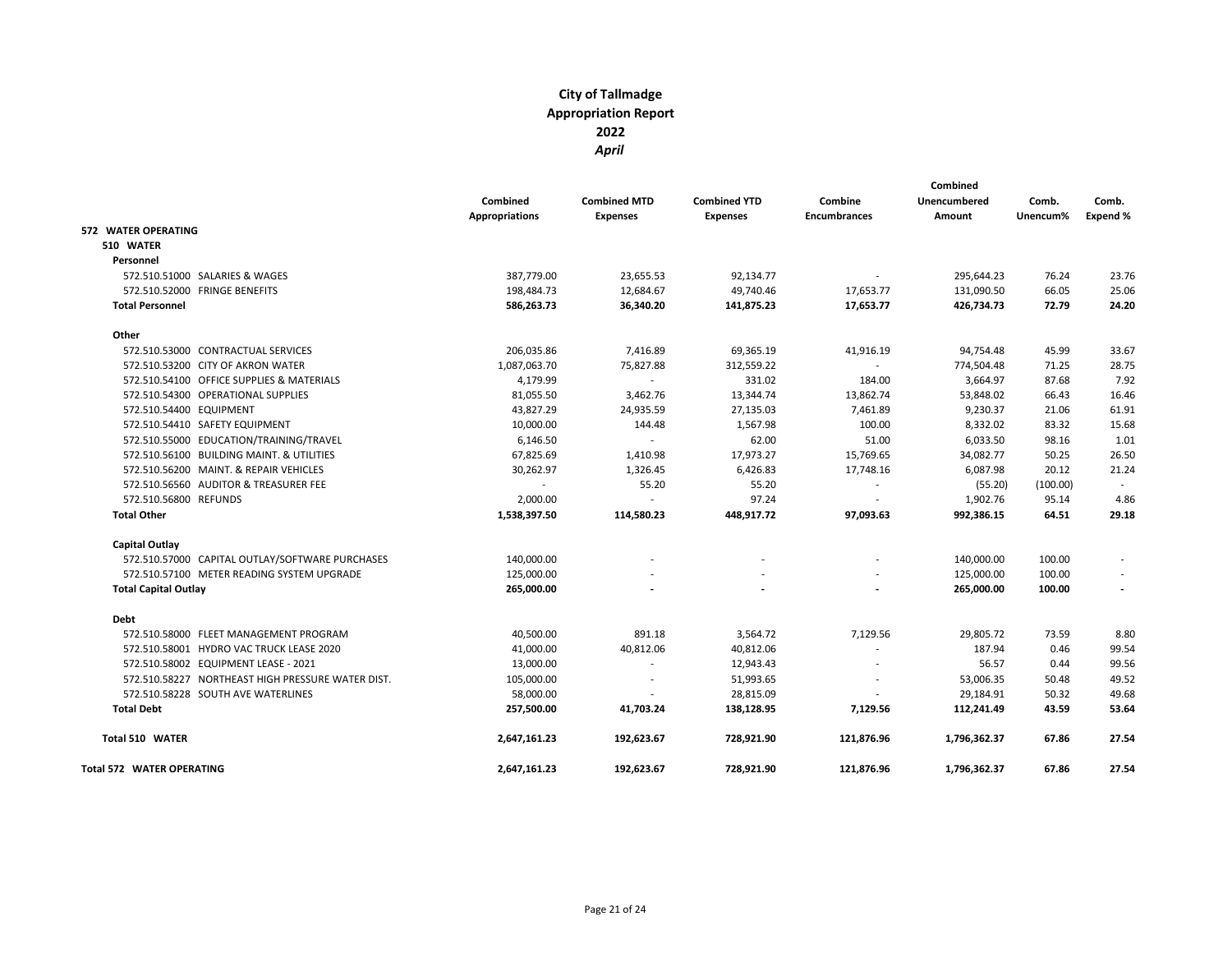|                                                        | Combined              | <b>Combined MTD</b> | <b>Combined YTD</b> | Combine                  | Combined<br><b>Unencumbered</b> | Comb.    | Comb.    |
|--------------------------------------------------------|-----------------------|---------------------|---------------------|--------------------------|---------------------------------|----------|----------|
|                                                        | <b>Appropriations</b> | <b>Expenses</b>     | <b>Expenses</b>     | <b>Encumbrances</b>      | Amount                          | Unencum% | Expend % |
| 573 STORM WATER FUND                                   |                       |                     |                     |                          |                                 |          |          |
| 515 STORM WATER                                        |                       |                     |                     |                          |                                 |          |          |
| Personnel                                              |                       |                     |                     |                          |                                 |          |          |
| 573.515.51000 SALARIES & WAGES                         | 181,967.00            | 11,066.31           | 49,980.21           | $\overline{\phantom{a}}$ | 131,986.79                      | 72.53    | 27.47    |
| 573.515.52000 FRINGE BENEFITS                          | 97,468.00             | 6,364.24            | 26,675.21           | 9,157.16                 | 61,635.63                       | 63.24    | 27.37    |
| <b>Total Personnel</b>                                 | 279,435.00            | 17,430.55           | 76,655.42           | 9,157.16                 | 193,622.42                      | 69.29    | 27.43    |
| Other                                                  |                       |                     |                     |                          |                                 |          |          |
| 573.515.53000 CONTRACTUAL SERVICES                     | 52,109.11             | 30,834.91           | 38,403.13           | 9,950.00                 | 3,755.98                        | 7.21     | 73.70    |
| 573.515.54300 OPERATIONAL SUPPLIES                     | 31,552.09             | 154.30              | 3,233.87            | 9,545.17                 | 18,773.05                       | 59.50    | 10.25    |
| 573.515.54400 EQUIPMENT                                | 5,000.00              | $\sim$              | 2,665.00            | $\overline{\phantom{a}}$ | 2,335.00                        | 46.70    | 53.30    |
| 573.515.56560 AUDITOR & TREASURER FEE                  | $\sim$                | 60.89               | 60.89               | $\overline{\phantom{a}}$ | (60.89)                         | (100.00) |          |
| <b>Total Other</b>                                     | 88,661.20             | 31,050.10           | 44,362.89           | 19,495.17                | 24,803.14                       | 27.98    | 50.04    |
| <b>Capital Outlay</b>                                  |                       |                     |                     |                          |                                 |          |          |
| 573.515.57000 CAPITAL OUTLAY                           | 75,000.00             |                     |                     |                          | 75,000.00                       | 100.00   |          |
| 573.515.57011 FEMA HAZARD MITIGATION GRANT LOCAL MATCH | 26,856.03             | 235.38              | 23,238.82           | 3,083.75                 | 533.46                          | 1.99     | 86.53    |
| <b>Total Capital Outlay</b>                            | 101,856.03            | 235.38              | 23,238.82           | 3,083.75                 | 75,533.46                       | 74.16    | 22.82    |
| Debt                                                   |                       |                     |                     |                          |                                 |          |          |
| 573.515.58101 STREET SWEEPER LEASE 2020                | 44,000.00             | 43,456.30           | 43,456.30           |                          | 543.70                          | 1.24     | 98.76    |
| <b>Total Debt</b>                                      | 44,000.00             | 43,456.30           | 43,456.30           |                          | 543.70                          | 1.24     | 98.76    |
| <b>Total 515 STORM WATER</b>                           | 513,952.23            | 92,172.33           | 187,713.43          | 31,736.08                | 294,502.72                      | 57.30    | 36.52    |
| <b>Total 573 STORM WATER FUND</b>                      | 513,952.23            | 92,172.33           | 187,713.43          | 31,736.08                | 294,502.72                      | 57.30    | 36.52    |
| <b>681 INVESTMENT INTEREST</b>                         |                       |                     |                     |                          |                                 |          |          |
| 999 TRANSFERS                                          |                       |                     |                     |                          |                                 |          |          |
| Other                                                  |                       |                     |                     |                          |                                 |          |          |
| 681.999.59901 INTEREST DISTRIBUTION TO GENERAL         | 72,750.00             |                     | 12,560.07           |                          | 60,189.93                       | 82.74    | 17.26    |
| 681.999.59906 INTEREST DISTRIBUTION TO HWY             | 20.00                 |                     | 3.12                |                          | 16.88                           | 84.40    | 15.60    |
| 681.999.59907 INTEREST DISTRIBUTION TO SMR             | 325.00                |                     | 38.48               |                          | 286.52                          | 88.16    | 11.84    |
| 681.999.59995 INTEREST DISTRIBUTION TO RICH TRUST      | 170.00                |                     | 13.40               |                          | 156.60                          | 92.12    | 7.88     |
| 681.999.59998 INTEREST DISTRIBUTION TO JEDD            | 1,735.00              |                     | 106.22              |                          | 1,628.78                        | 93.88    | 6.12     |
| <b>Total Other</b>                                     | 75,000.00             |                     | 12,721.29           |                          | 62,278.71                       | 83.04    | 16.96    |
| <b>Total 999 TRANSFERS</b>                             | 75,000.00             |                     | 12,721.29           |                          | 62,278.71                       | 83.04    | 16.96    |
| Total 681 INVESTMENT INTEREST                          | 75,000.00             |                     | 12,721.29           |                          | 62,278.71                       | 83.04    | 16.96    |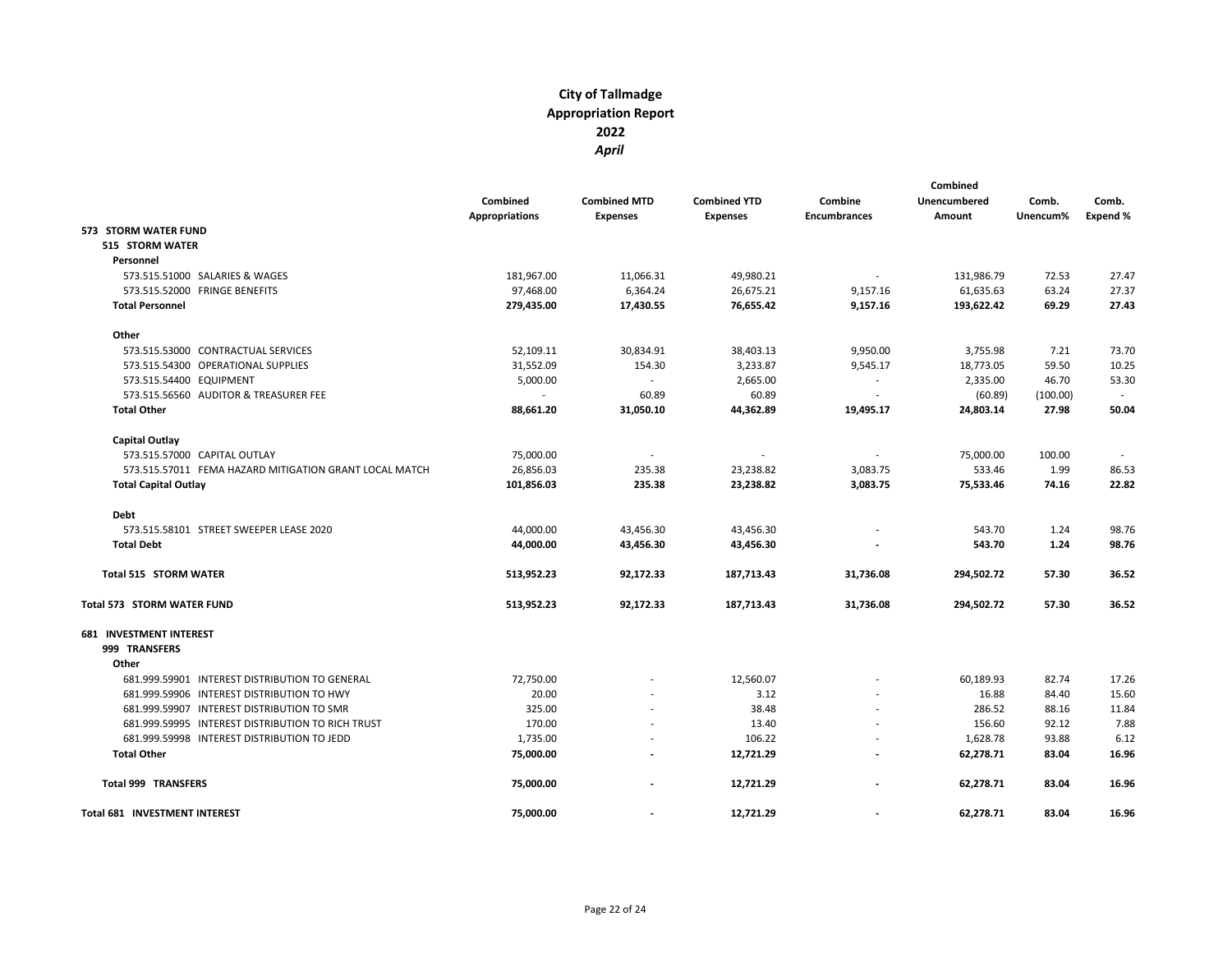|                       |                                   |                          |                          | Combined             |                                   |                               |
|-----------------------|-----------------------------------|--------------------------|--------------------------|----------------------|-----------------------------------|-------------------------------|
| Combined              | <b>Combined MTD</b>               | <b>Combined YTD</b>      | Combine                  | <b>Unencumbered</b>  | Comb.                             | Comb.                         |
| <b>Appropriations</b> | <b>Expenses</b>                   | <b>Expenses</b>          | <b>Encumbrances</b>      | Amount               | Unencum%                          | <b>Expend %</b>               |
|                       |                                   |                          |                          |                      |                                   |                               |
|                       |                                   |                          |                          |                      |                                   |                               |
|                       |                                   |                          |                          |                      |                                   |                               |
| 40,000.00             |                                   |                          |                          | 40,000.00            | 100.00                            |                               |
| 40,000.00             |                                   |                          |                          | 40,000.00            | 100.00                            | $\overline{\phantom{a}}$      |
|                       |                                   |                          |                          |                      |                                   |                               |
| 40,000.00             |                                   |                          |                          | 40,000.00            | 100.00                            |                               |
|                       |                                   |                          |                          |                      |                                   |                               |
|                       |                                   |                          | $\overline{a}$           |                      |                                   | $\blacksquare$                |
|                       |                                   |                          |                          |                      |                                   |                               |
|                       |                                   |                          |                          |                      |                                   |                               |
|                       |                                   |                          |                          |                      |                                   |                               |
| 2,000.00              |                                   | 127.14                   |                          | 1,872.86             | 93.64                             | 6.36                          |
| 2,000.00              |                                   | 127.14                   | $\overline{a}$           | 1,872.86             | 93.64                             | 6.36                          |
|                       |                                   |                          |                          |                      |                                   |                               |
| 2,000.00              |                                   | 127.14                   |                          | 1,872.86             | 93.64                             | 6.36                          |
| 2,000.00              |                                   | 127.14                   |                          | 1,872.86             | 93.64                             | 6.36                          |
|                       |                                   |                          |                          |                      |                                   |                               |
|                       |                                   |                          |                          |                      |                                   |                               |
|                       |                                   |                          |                          |                      |                                   |                               |
| 1,000.00              |                                   |                          |                          | 1,000.00             | 100.00                            |                               |
| 3,500.00              |                                   |                          | 3,500.00                 | $\sim$               | $\blacksquare$                    |                               |
| 4,500.00              |                                   |                          | 3,500.00                 | 1,000.00             | 22.22                             | $\blacksquare$                |
|                       |                                   | $\overline{\phantom{a}}$ |                          |                      | 22.22                             | $\overline{\phantom{a}}$      |
|                       |                                   |                          |                          |                      |                                   |                               |
|                       |                                   |                          |                          |                      |                                   | $\blacksquare$                |
|                       |                                   |                          |                          |                      |                                   |                               |
|                       |                                   |                          |                          |                      |                                   |                               |
|                       |                                   |                          |                          |                      |                                   |                               |
| 460,881.00            | 33,286.42                         | 134,402.64               |                          | 326,478.36           | 70.84                             | 29.16                         |
|                       | 1,370.92                          | 1,379.08                 |                          |                      | (100.00)                          |                               |
| 460,881.00            | 34,657.34                         | 135,781.72               |                          | 325,099.28           | 70.54                             | 29.46                         |
| 460,881.00            | 34,657.34                         | 135,781.72               | $\frac{1}{2}$            | 325,099.28           | 70.54                             | 29.46                         |
| 460,881.00            | 34,657.34                         | 135,781.72               | $\overline{\phantom{a}}$ | 325,099.28           | 70.54                             | 29.46                         |
|                       | 40,000.00<br>4,500.00<br>4,500.00 |                          |                          | 3,500.00<br>3,500.00 | 40,000.00<br>1,000.00<br>1,000.00 | 100.00<br>22.22<br>(1,379.08) |